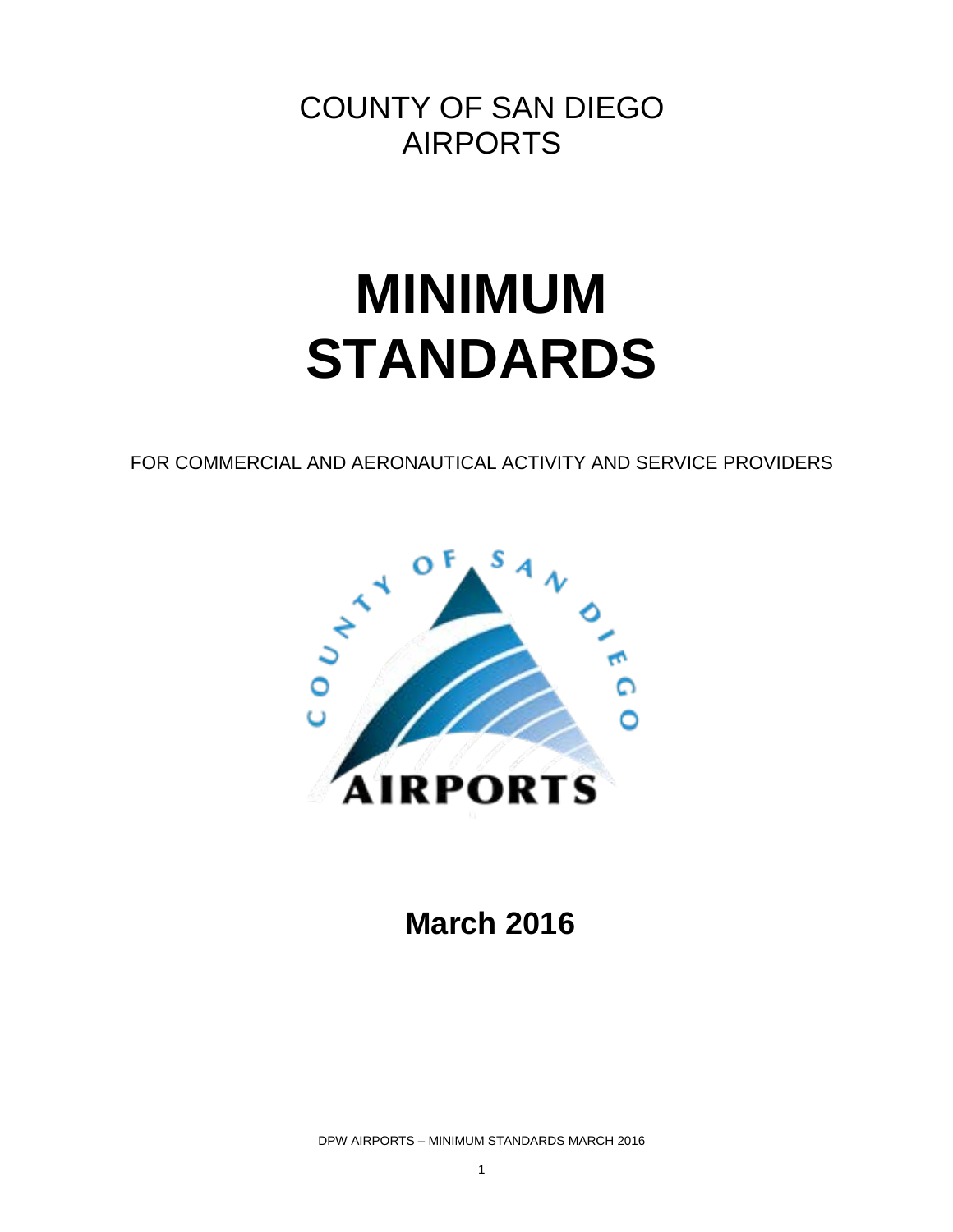County Airports Minimum Standards are established and adopted by the County of San Diego, Department of Public Works on the date indicated below.

PETER DRINKWATER Director of Airports

 $23/16$ 

Date

 $LE.$   $L\bar{d}$ 

RICHARD CROMPTON Director, Department of Public Works

 $3/23$ 6

Date

DPW AIRPORTS - MINIMUM STANDARDS MARCH 2016

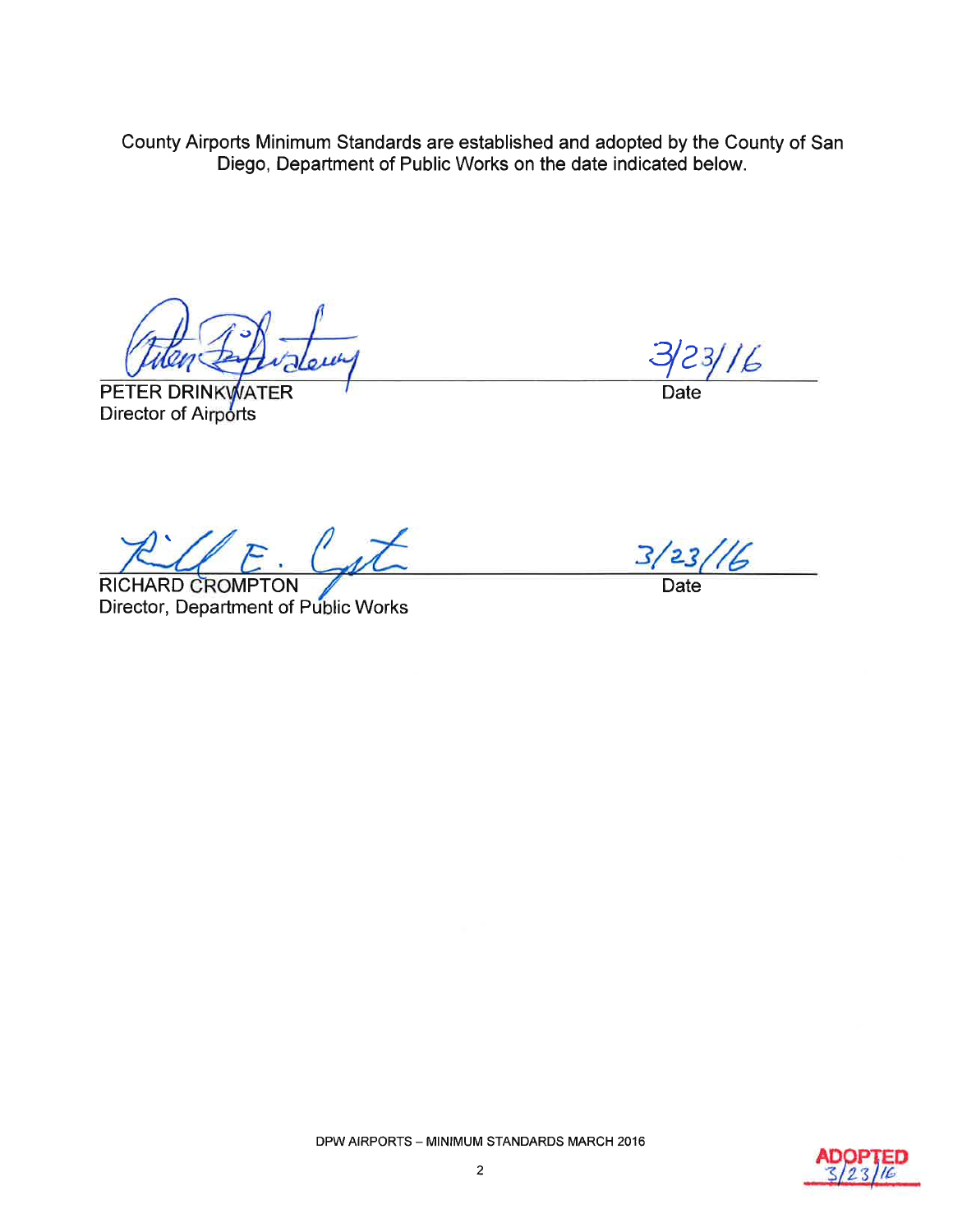# **TABLE OF CONTENTS**

| SECTION 1. APPLICATIONS TO PROVIDE COMMERCIAL SERVICE ACTIVITIES |  |
|------------------------------------------------------------------|--|
| SECTION 2. LEASES, LICENSES AND PERMITS                          |  |
| <b>SECTION 3. MINIMUM QUALIFICATIONS</b>                         |  |
|                                                                  |  |
|                                                                  |  |
|                                                                  |  |
|                                                                  |  |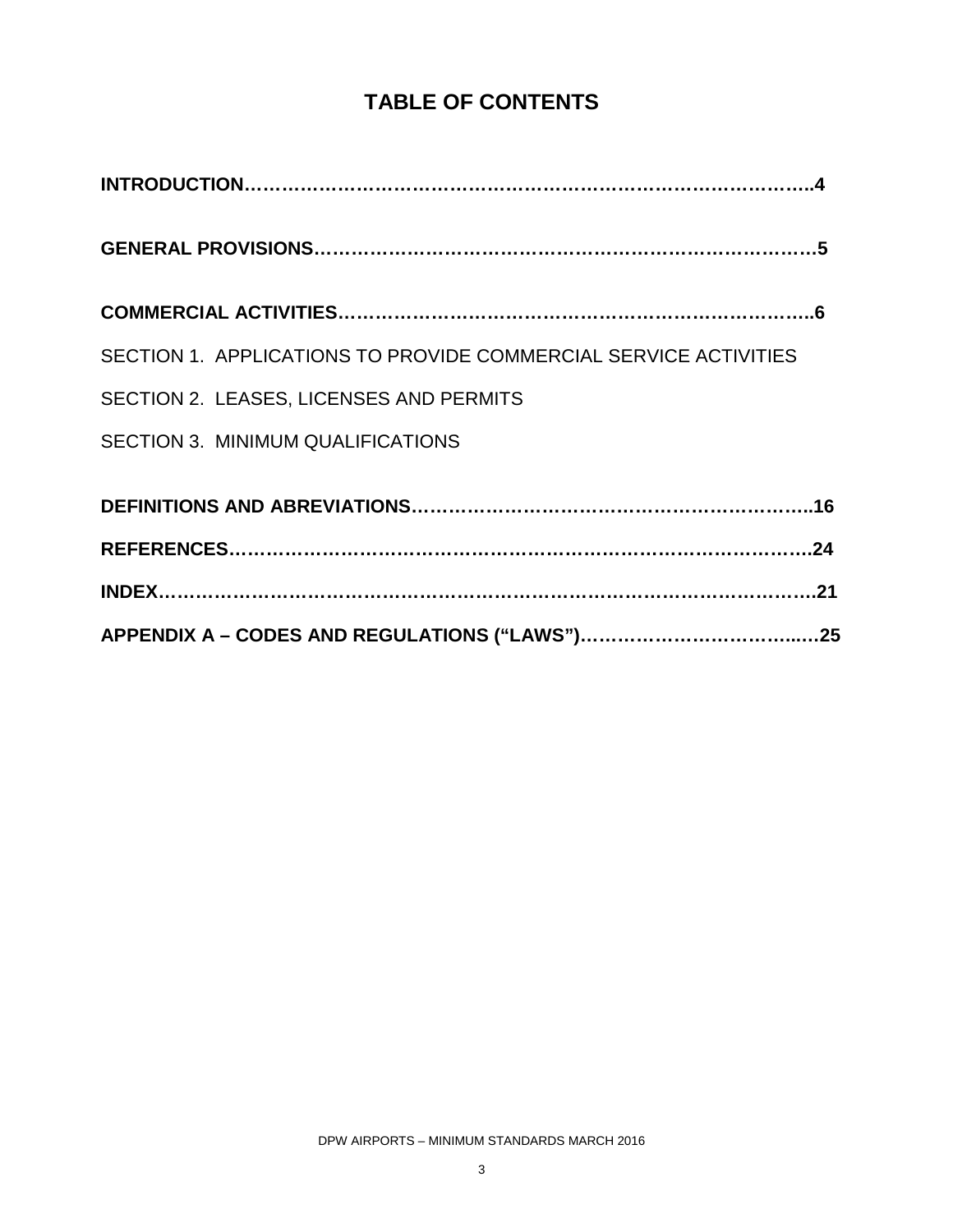#### **INTRODUCTION**

Minimum Standards as outlined in this document are designed to facilitate the safe and efficient operation of each airport. They are intended to be reasonable, non-arbitrary and non-discriminatory and therefore apply equally to everyone. Lessees, licensees, permittees, and users (Users) shall at all times comply with federal, State and local laws, ordinances, regulations, grant agreements, policies adopted by the Board of Supervisors, and policies of State or federal agencies with oversight responsibilities, including, without limitation, the Codes enumerated in Appendix A (collectively referred to herein as the "Laws"). Compliance with these Minimum Standards is required from Users with leases, permits, licenses or other agreements with the County that require compliance with County policy. In the event of a conflict between the terms of a license, lease or other agreement and these Minimum Standards, the terms of the license, lease or agreement shall control. These Minimum Standards do not establish a duty or obligation of any kind on the part of the County.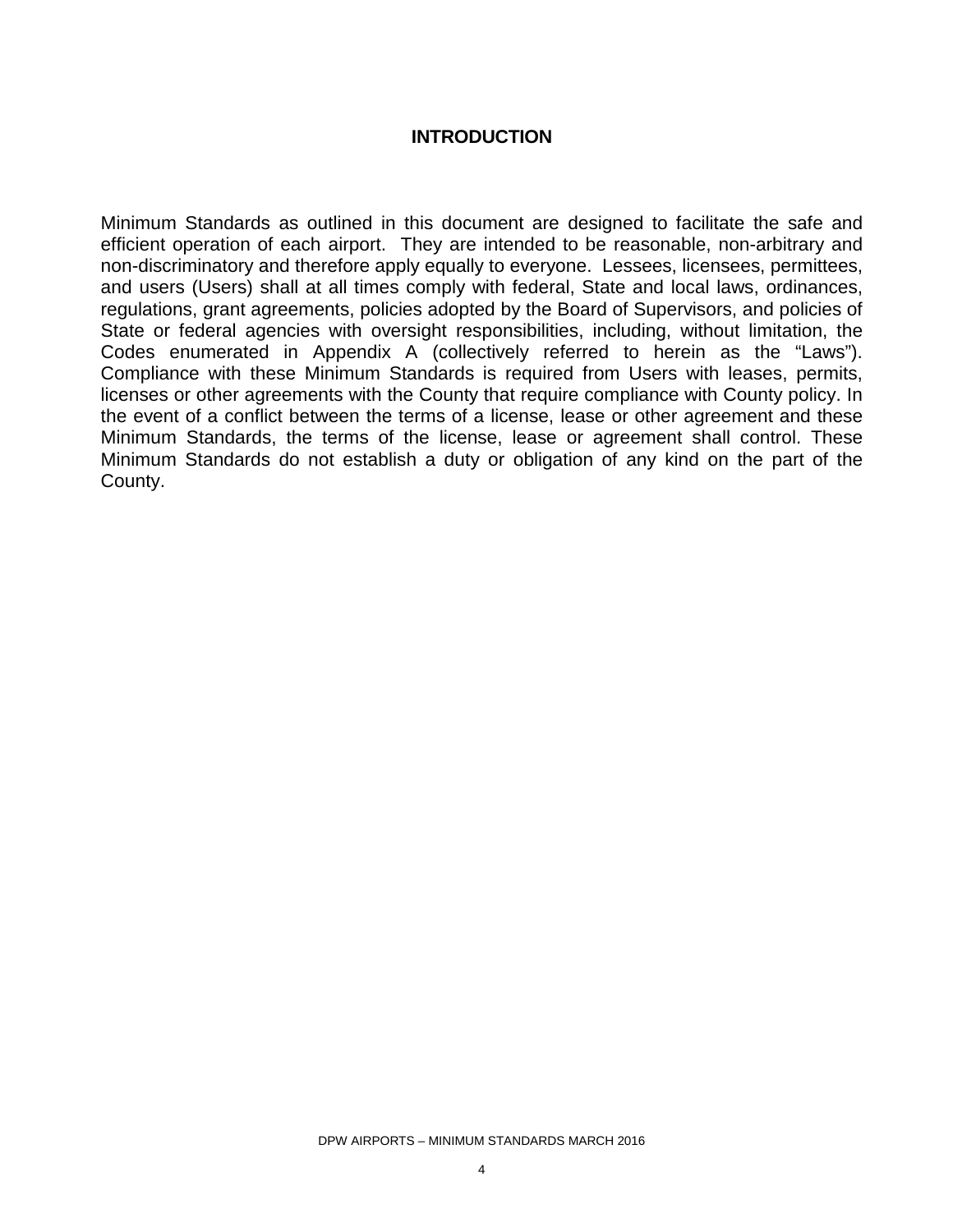#### **GENERAL PROVISIONS**

#### **SERVERABILITY**

In the event that any provision of these Minimum Standards shall for any reason be determined to be invalid, illegal or unenforceable in any respect, the other provisions of these Minimum Standards shall remain in full force and effect.

#### **REVISIONS**

These Minimum Standards shall be reviewed from time to time by the Director of Airports and revised as conditions warrant. The revised Minimum Standards shall be binding on any current or prospective providers of aeronautical activities or services from the date the new standards are adopted. Aeronautical activity or service providers that commence operations prior to the effective date of revised standards may continue to operate under the preexisting standards if, in the reasonable opinion of the Director of Airports, existing contractual or legal obligations make it infeasible to modify the operations to meet current standards.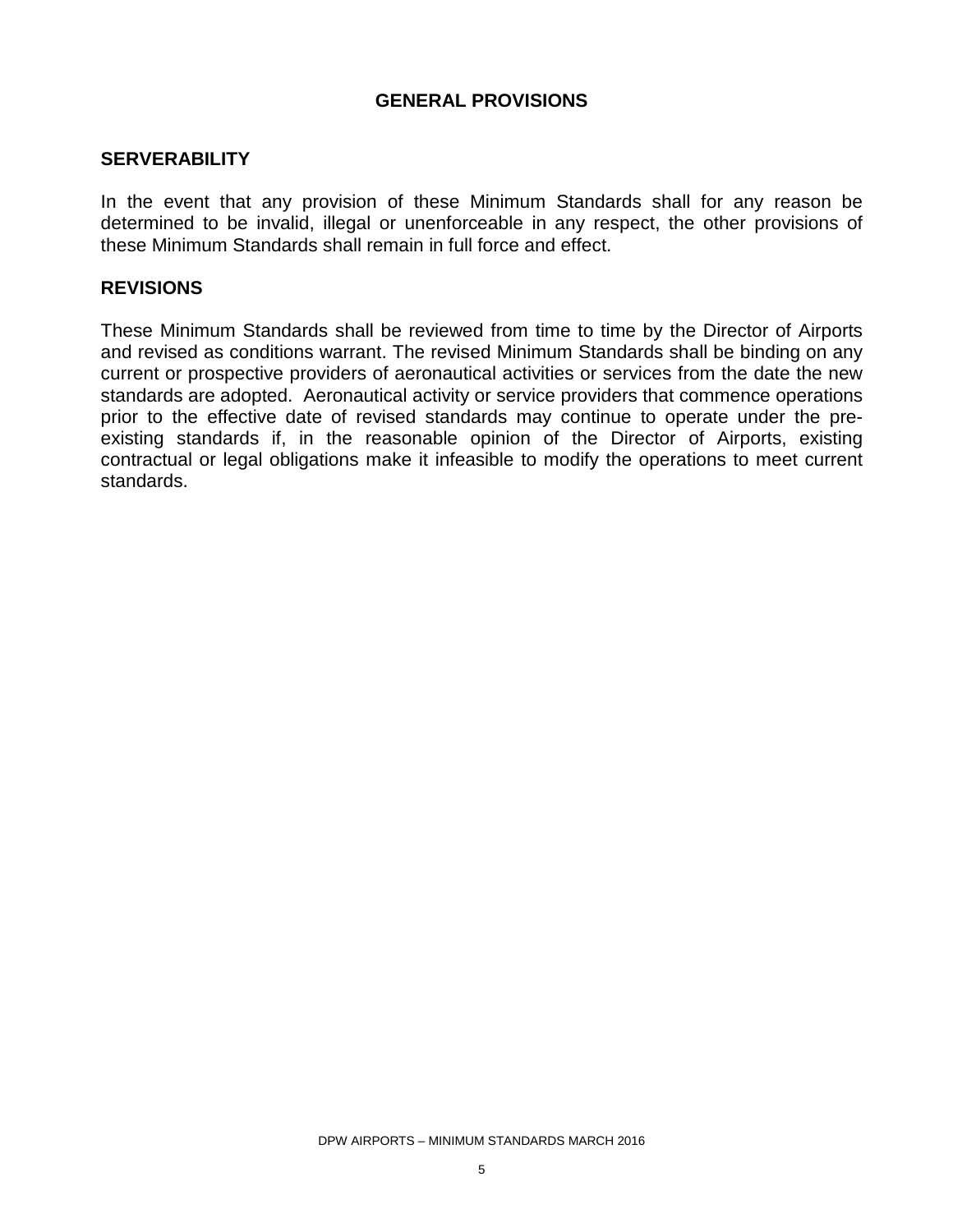# **SECTION 1. APPLICATIONS TO PROVIDE COMMERCIAL SERVICE ACTIVITIES**

# **1.0 APPLICATIONS**

All applications for a lease, sublease, license or permit to provide aeronautical activities or services at a County Airport will be reviewed and responded to by County Airports within 60 days from receipt of a complete application. In the event that County Airport cannot respond to an application within 60 days, an explanation of when a response can be expected will be provided to the applicant.

## **1.1 WRITTEN APPLICATION REQUIREMENTS**

Demonstration of intent to conduct an aeronautical activity or service at the Airport shall be by application to County Airports. The written application shall contain:

- (a) The proposed nature of the aeronautical activity or service.
- (b) The names and addresses of all persons who have an ownership interest in the company, who will be responsible for executing any agreement with the County and those who will be managing the aeronautical activity or service.
- (c) Upon request, authorization for release of information from appropriate agencies (federal, state, city, local) for information relating to the applicant or the business operation.
- (d) Upon request, the names, and fingerprints of any officers, directors, employees or shareholders of the aeronautical activity or service for the purpose of conducting a criminal history records check.
- (e) Preliminary plans, specifications and dates for any improvements that the applicant intends to make as part of the aeronautical activity or service for which approval is sought.
- (f) Upon request, a current credit report for each party owning or having a financial interest in the aeronautical activity or service. Also, a credit report on the company's aeronautical activity or service itself, covering all geographical areas in which the company may have conducted business.
- (g) Upon request, such other information as County Airports may require.

#### **1.2 REASONS FOR DENIAL OF APPLICATION**

Applications may be denied for reasons including but not limited to:

(a) The applicant does not meet qualifications, standards and requirements established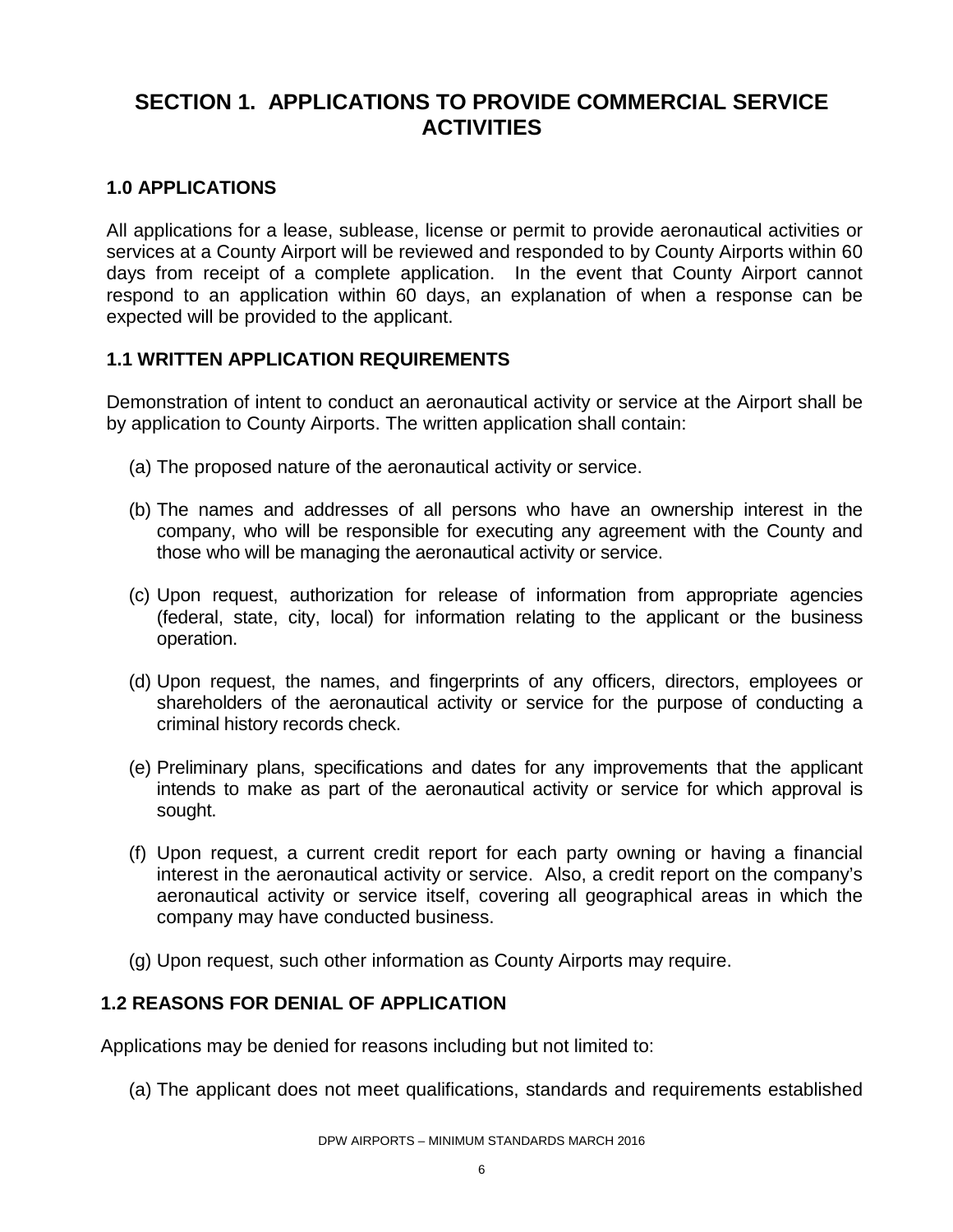by these Minimum Standards.

- (b) The applicant's proposed operations or construction will create a safety hazard at the Airport.
- (c) The offered aeronautical activity(s) or service(s) would be unreasonably costly, burdensome or impractical for more than one service provider to offer.
- (d) Granting the application will require the expenditure of local funds, labor or materials on the facilities described in, or related to the application, or the operation will result in a financial loss to the Airport.
- (e) There is no adequate, available or appropriate space or building at the Airport to accommodate the applicant's entire aeronautical activity or service.
- (f) The proposed airport development or construction is not consistent with the FAA approved Airport Layout Plan.
- (g) The development or use of the area requested will result in a congestion of aircraft or buildings, or will result in significant interference with the operations of any present aeronautical activity or service provider at the Airport.
- (h) Any party applying for or having an interest in the aeronautical activity or service has supplied false information, or has misrepresented any material fact in the application or in supporting documents, or has failed to make full disclosure on the application.
- (i) Any party applying for or having an interest in the aeronautical activity or service or its management has a record of violating any Laws, as defined in Appendix A, applicable to this or any other airport.
- (j) Any party applying for or having an interest in the aeronautical activity or service has defaulted in the performance of any lease or other agreement with County Airports or any lease or other agreement at any other airport or with any other government agency.
- (k) Any party applying for or having an interest in the aeronautical activity or service, is not sufficiently credit worthy or responsible, in the sole judgment of County Airports, to provide and maintain the aeronautical activity or service to which the application relates and to promptly pay amounts due under the lease, license or permit.
- (l) The applicant has committed any crime, engaged in conduct or violated any Laws, which County Airports has determined, in its sole discretion, adversely reflects on the applicant's ability to conduct the operation for which the application is made.
- (m) Any other reason not listed above that the County deems reasonable and prudent for safe and efficient airport operation.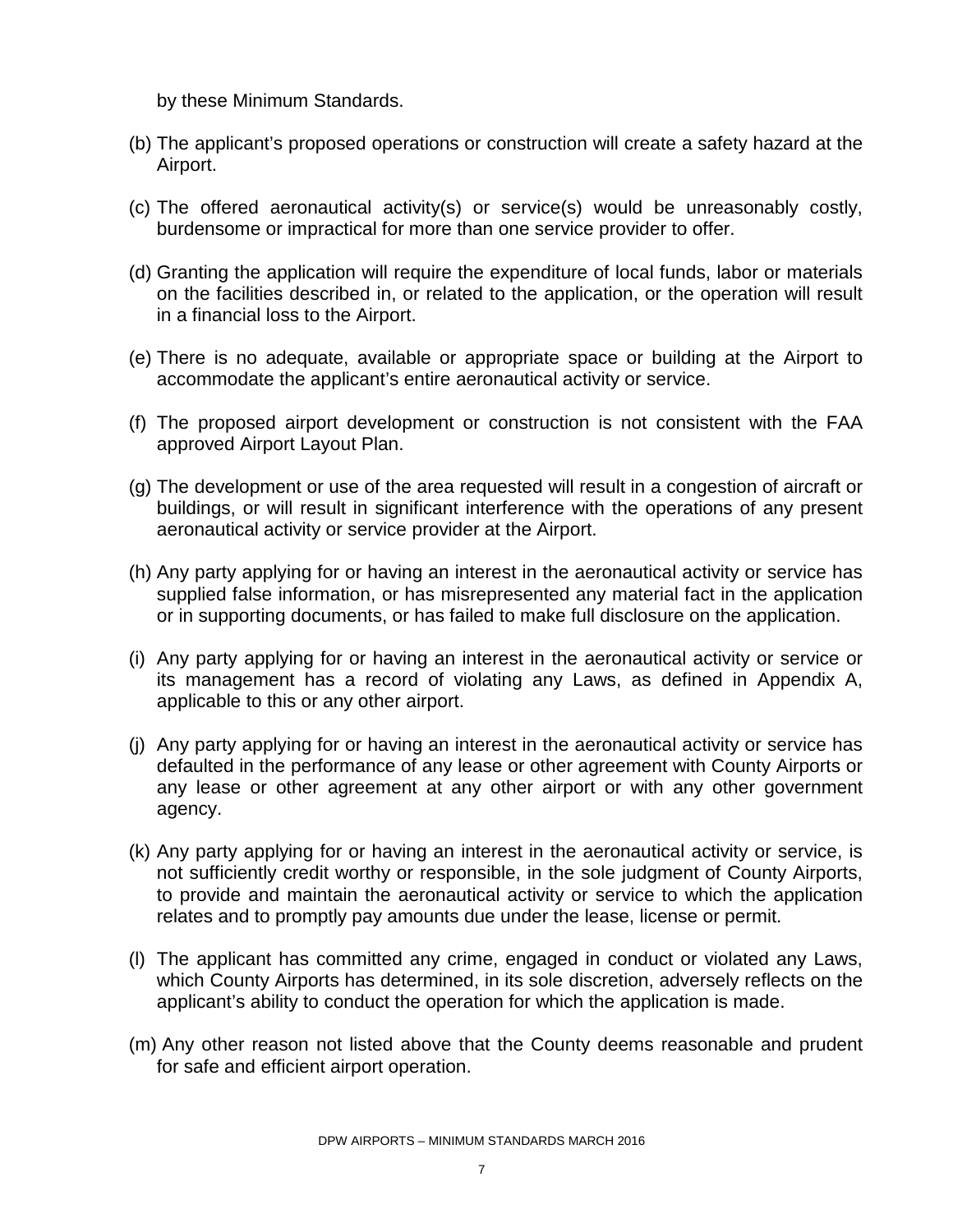# **SECTION 2. LEASES, LICENSES AND PERMITS**

#### **2.1 LEASE/LICENSE/PERMIT**

Any person who intends to conduct an aeronautical activity or service, wherein use of the Airport provides a commercial benefit to said person, must obtain a lease, license or permit (SDCC §85.412), from the County or a sublease with a lessee of the County, including but not limited to non-profit organizations. The authorization by County Airports to a person wishing to provide aeronautical activities or services to the public does not imply that said person has exclusive rights to provide those aeronautical activities or services at the Airport. County Airports may at any time authorize more than one person to provide the same services or activities at a County Airport.

In all cases, the aeronautical activity or service provider must provide a local contact capable of responding to staff requests in a timely manner including, but not limited to, hangar and leasehold inspections.

#### **2.2. FEDERAL AVIATION ADMINISTRATION REQUIRED LEASE PROVISIONS**

Each lease, license or permit at the Airport shall contain provisions regarding subordination, emergency leasing to the United States, non-discrimination and such other provisions as may be required by the FAA pursuant to law or contract. Leases, licenses and permits may be amended from time to time by the County to reflect FAA requirements. Each agreement shall be subject to the FAA required provisions effective as of the date the lease, license or permit is executed.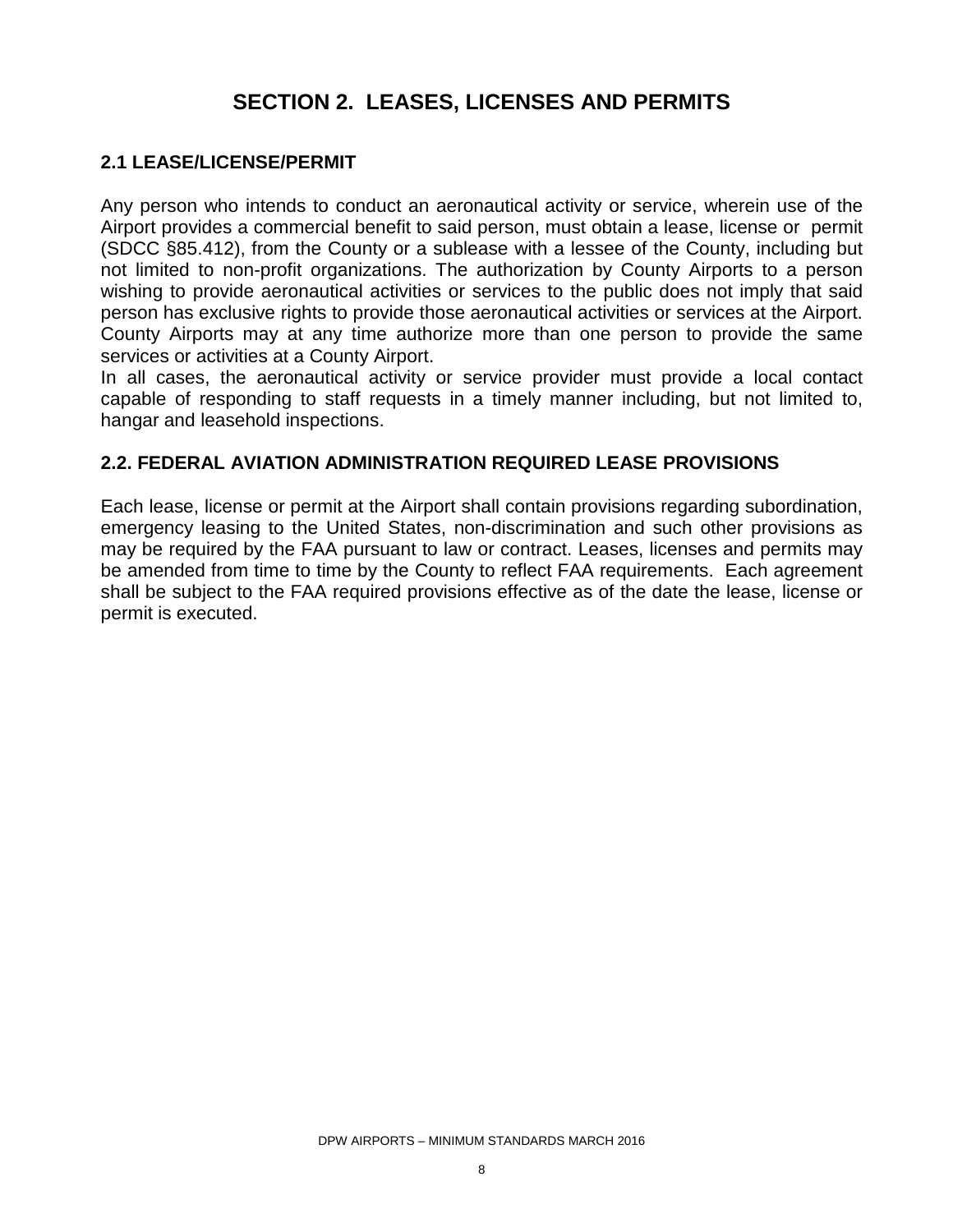# **SECTION 3. MINIMUM QUALIFICATIONS**

An aeronautical activity or service provider shall, in addition to meeting all other requirements and qualifications, meet the below stated minimum qualifications for each type of aeronautical activity or service that it intends to provide.

# **3.1 COMPLIANCE WITH LAWS AND AMERICAN'S WITH DISABILITIES ACT REQUIREMENTS**

All facilities and activities owned, operated or provided by a service provider at a County Airport shall be operated, maintained and provided in accordance with all applicable Laws. Without limiting the generality of the foregoing, all parking areas, sidewalks, buildings and other facilities owned or operated by the service provider shall at all times, at the sole expense of the service provider, be operated in a manner that complies with the American's with Disabilities Act, 42 U.S.C. § 12131 et seq (ADA), the Rehabilitation Act, 29 U.S.C. § 794 et seq, the California Disabled Persons Act, Ca. Civ. Code § 54 et seq, and any other federal, state or local laws, regulations or standards requiring equal access to programs, services, facilities, places or activities.

# **3.2 INDEMNITY AND INSURANCE**

The aeronautical activity or service provider shall agree, and by operation at the Airport does agree, to indemnify, defend, and save the County, County Board of Supervisors, and County Airports, their agents, officers, representatives, and employees, and hold them harmless from and against any and all actions, penalties, liabilities, claims, court actions, administrative or regulator agency actions, demands, damages, or losses of any kind, including without limitation any attorney's fees and costs, resulting from the conduct of their service or activity at an airport, and arising directly or indirectly out of acts or omissions of the aeronautical activity or service provider, its agents, employees, servants, guests, business visitors, invitees or customers.

In addition to the foregoing indemnity agreement provisions, the aeronautical activity or service provider agrees to secure, maintain, and keep in force during the term of the agreement the insurance policies, forms, and conditions required by County Airports and any applicable County Rules and Regulations pertaining to the Airport. The scope, amount and terms of the required insurance shall be subject to the review and approval of the County's Risk Assessment Manager and may be required to be adjusted from time to time to mitigate the County's liability exposure from the aeronautical activity or service provider's operations.

#### **3.3 NON-DISCRIMINATION**

The aeronautical activity or service provider shall furnish all authorized or licensed services to all Airport users on a fair, equal, and not unjustly discriminatory basis. The aeronautical activity or service provider shall charge fair, reasonable, and not unjustly discriminatory prices for each activity or service, provided that the aeronautical activity or service provider may make reasonable and nondiscriminatory discounts, rebates, or other similar types of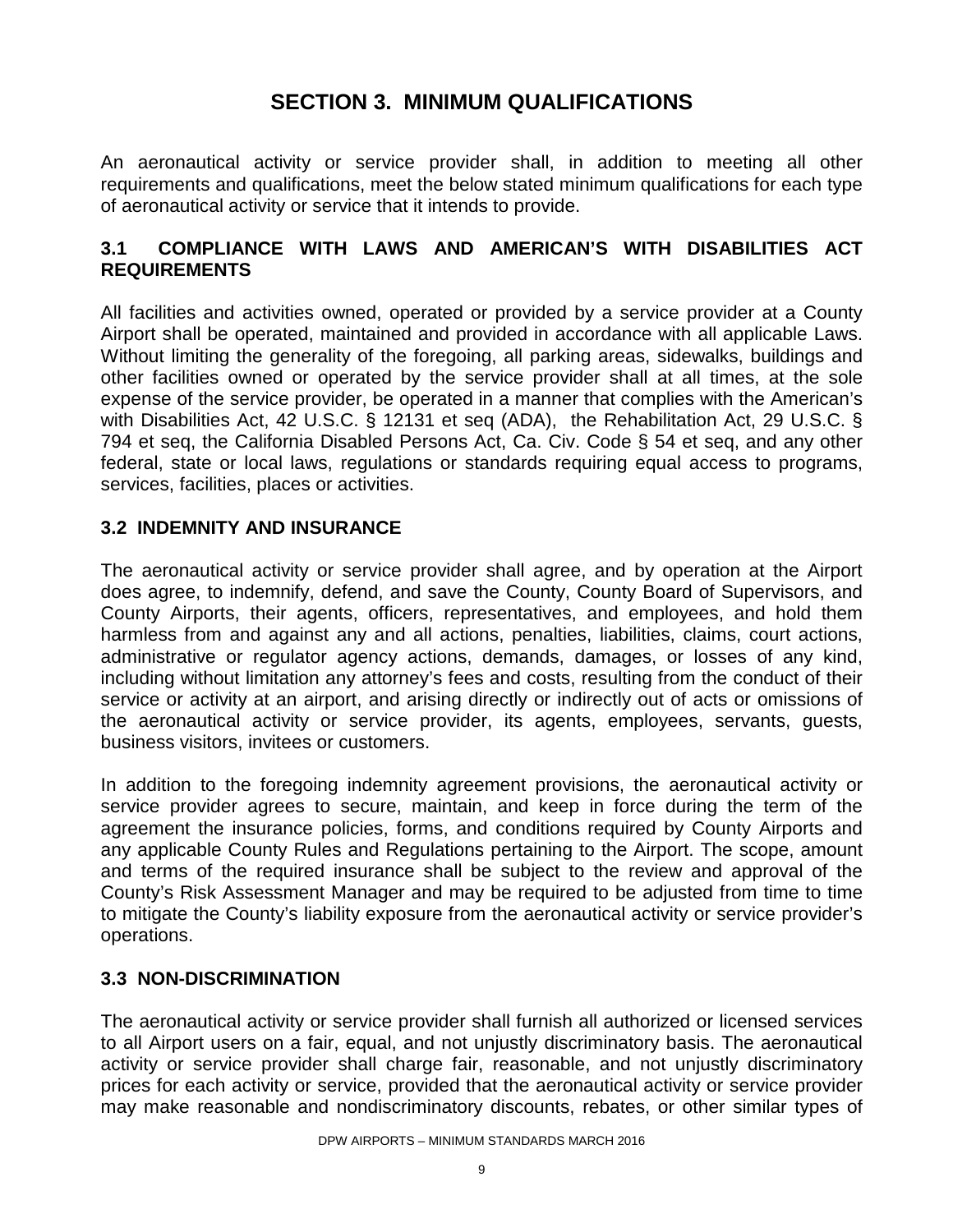price reductions to volume purchasers, if permitted by law and any applicable County Rules and Regulations.

# **3.4 FEDERAL AVIATION ADMINISTRATION REQUIREMENTS**

The activity or service provider and/or its agents shall hold all current and valid certificates, permits, licenses and/or other authorizations required by the FAA for the aeronautical activity or service offered and shall follow all FAA rules and regulations pertaining to such activity or service. As a condition of the issuance of a license, lease or permit to conduct an aeronautical activity at a County Airport, the service providers must have all necessary federal and State approvals necessary to conduct the activity (e.g., Part 121 or Part 135 certificate). County Airports may issue temporary licenses, leases or permits necessary for a service provider to obtain any required federal or State operating permits or approvals. Temporary approvals shall not operate or be interpreted to guarantee the availability or adequacy of airport facilities to support an activity when the necessary federal or State operating permits or approvals are obtained.

# **3.5 ENVIRONMENTAL REVIEW**

Should in the discretion of County Airports or such other State, federal or local agency as may have jurisdiction determine an environmental review is required for an aeronautical activity or service, the aeronautical activity or service provider may be required by the Director of Airports to provide a deposit to County Airports to cover the County's costs, including any costs of a State, federal or local agency billed to County, of the review.

# **3.6 FACILITY CONDITION AND AIRPORT LAYOUT PLAN CONFORMANCE**

Facilities shall be kept in a neat, clean and orderly condition and properly painted, to the satisfaction of the Director of Airports. All facilities shall be constructed and maintained in accordance with the FAA approved Airport Layout Plan (ALP) for the County Airport. The Airports Director may require a service provider, at the provider's expense, to pay for the update of an ALP to reflect new or modified facilities of the service provider.

# **3.7 PARACHUTING OPERATIONS (FAA PART 105)**

Any operator who wishes to conduct parachuting operations either departing from the airport and dropping remote from the airport, or departing from the airport and dropping onto the airport, shall do so in compliance with FAA Part 105, or any other regulations as may be applicable to the activity from time to time.

Any operator who wishes to conduct such parachuting operations shall have received written approval from the relevant land use authority and property owner for their drop zone.

#### **3.8 COMMERCIAL AIRLINE OPERATIONS (FAA PART 121, 129, 135 AND DOT PART 380)**

McClellan Palomar Airport in Carlsbad is the only FAA Part 139 airport operated by the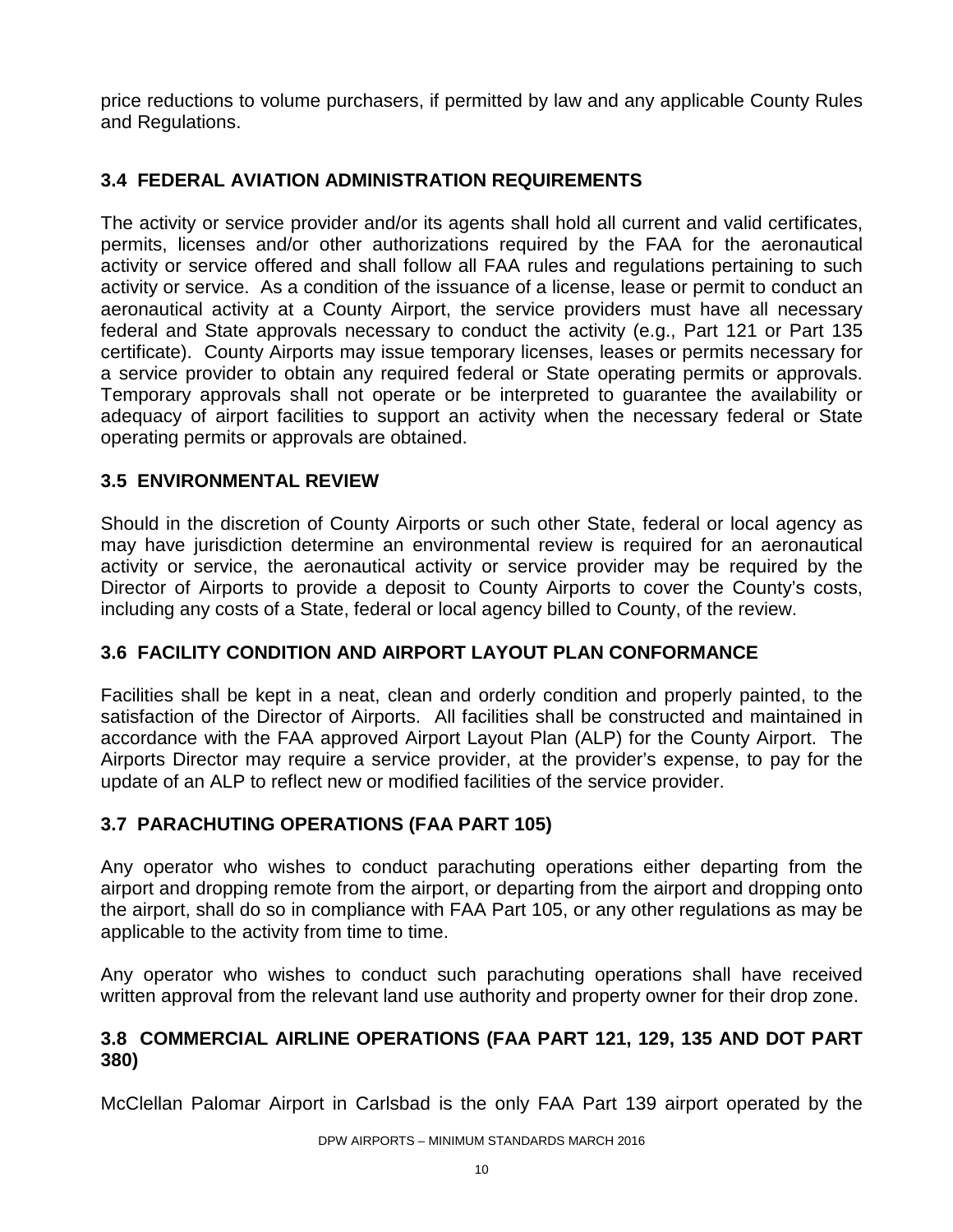County of San Diego. As such, applications for Commercial Airline Operations requiring Part 139 airport standards, will only be accepted for McClellan Palomar Airport.

The commercial airline terminal at McClellan Palomar Airport provides for Transportation Security Administration (TSA) security. Any commercial airline operator wishing to use the commercial airline terminal shall abide by TSA regulations.

Airline operators must have a current and valid FAA operating certificate (Part 121, 129 or 135/DoT Part 380) at the time of their application and must maintain that certificate throughout the time they conduct the operation. Commercial airline operators must have either a TSA approved Aircraft Operator Standard Security Program or a Private Charter Standard Security Program at the time of their application and must maintain that program throughout the time they conduct the operation.

Applications for commercial airline operations will go through an environmental review and applications will only be accepted up to the current passenger enplanement capacity of McClellan Palomar Airport.

An air taxi and charter operations business provides air transportation of persons or property to the general public for hire, either as an air taxi operator or on a charter basis, as defined by FAA. An aeronautical activity or service provider that engages in a charter operation at County Airports shall lease from County, or provide under terms agreeable to County Airports, an area of airport land sufficient in size to provide the office space and passenger waiting area; and, if air cargo service is provided, an additional area for cargo storage space. The aeronautical activity or service provider shall also lease, or obtain in a manner acceptable to County Airports, sufficient apron area to stage flights and provide for the storage, parking, or tie-down of as many aircraft as such aeronautical activity or service provider reasonably expects to have on hand, consistent with any FAR Part 135 and any other applicable federal regulations and approvals as may from time to time be imposed, at any one time.

# **3.9 AERONAUTICAL AGRICULTURAL OPERATIONS (FAA PART 137)**

Any operator who wishes to conduct parachuting operations either departing from the airport and dropping remote from the airport, or departing from the airport and dropping onto the airport, shall do so in compliance with FAA Part 137 and any other applicable federal regulations and approvals as may be imposed from time to time.

#### **3.10 AIRCRAFT FUELING AND/OR LINE SERVICES**

All fuel-servicing activities on County Airports must have a Fuel Concession License, Lease or Sub-lease Agreement or Self-Refueling License before any fuel is delivered or dispensed on airport premises.

Fuel servicing operations at County Airports are separated into three categories, Bulk Fuel Vendors, Tenant Fueling Agents and Self-Fueling Operators.

#### **3.11 BULK FUEL VENDORS – FUEL CONCESSION LICENSE**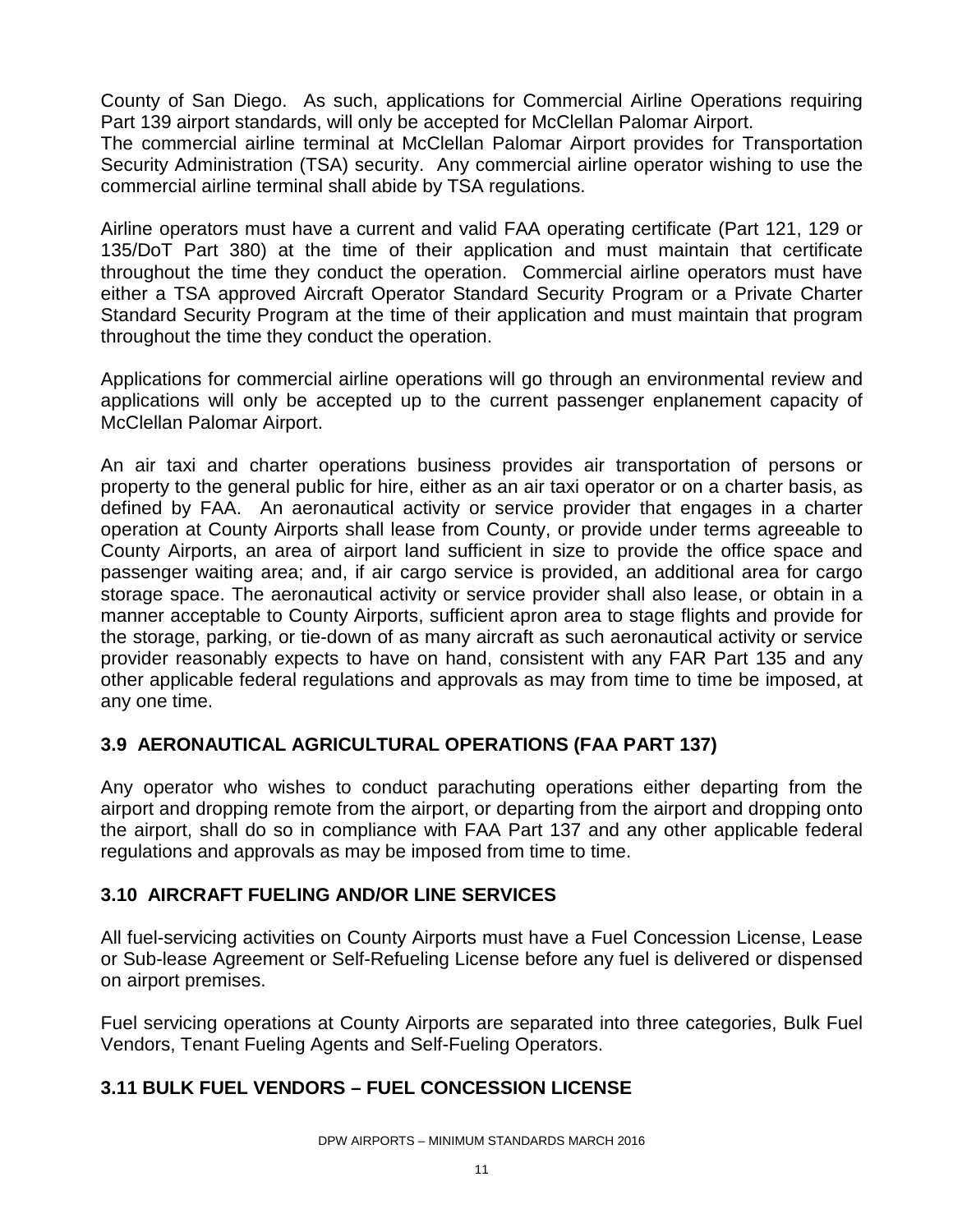Bulk fuel vendors transport and deliver fuel to commercial refueling businesses and selffueling individuals on the airport. These bulk fuel operations require a Fuel Concession License.

# **3.12 TENANT FUELING AGENT – LEASE OR SUB-LEASE**

Tenant Fueling Agents are those who sell fuel on the airport. These operations must be either a leaseholder or sub-lessee with a fuel storage facility. Leases and sub-leases currently providing aircraft fueling services as of July 1, 2015 shall have ten (10) years to come into compliance with the fuel storage facility requirement. Any application after July 1, 2015 will require a fuel storage facility to be present or to be developed before commercial fuel operations can commence.

- (a) The lease or sub-lease needs to provide the space needed to accommodate the aircraft fueling and line servicing equipment, supply adequate parking for the aircraft being serviced, and provide for the flow of traffic in and out of the aircraft servicing areas.
- (b) In addition, an aeronautical activity or service provider under this provision shall provide and maintain fuel storage and all necessary pumps, tanks, mobile gas trucks, fueling areas, ramps and other fueling facilities that may be necessary. In all fueling operations, the aeronautical activity or service provider must comply with State and local fire codes and the current edition of the National Fire Protection Association (NFPA) 407, including all NFPA Standards referenced in NFPA 407.
- (c) Each aeronautical activity or service provider offering aircraft fuel sales and line services shall maintain sufficient full-time attendants on duty to service aircraft without unreasonable delay during their hours of operation. This is not applicable to self-service fuel islands.
- (d) An aeronautical activity or service provider with fueling facilities shall at all times maintain an adequate supply of fuels, oils and other appropriate fluids and supplies to provide a continuous, uninterrupted and undiminished level of service.
- (e) The aeronautical activity or service provider shall maintain at all times, on each and every mobile gas truck and for each bulk loading/unloading and fuel storage facility, spill kit(s) reasonably capable of containing and cleaning up all fuel/oil spills that could arise as a result of its operation.

## **3.13 SELF-FUELING WITH A FUEL TRUCK – LEASE, SUB-LEASE OR SELF-FUELING LICENSE**

a) Self-fueling operators who wish to operate a fuel truck to self-fuel need to have a lease, sub-lease or a self-fueling license. For sub-leases and licenses, agreement is required from the leaseholder to have fuel trucks on their leasehold.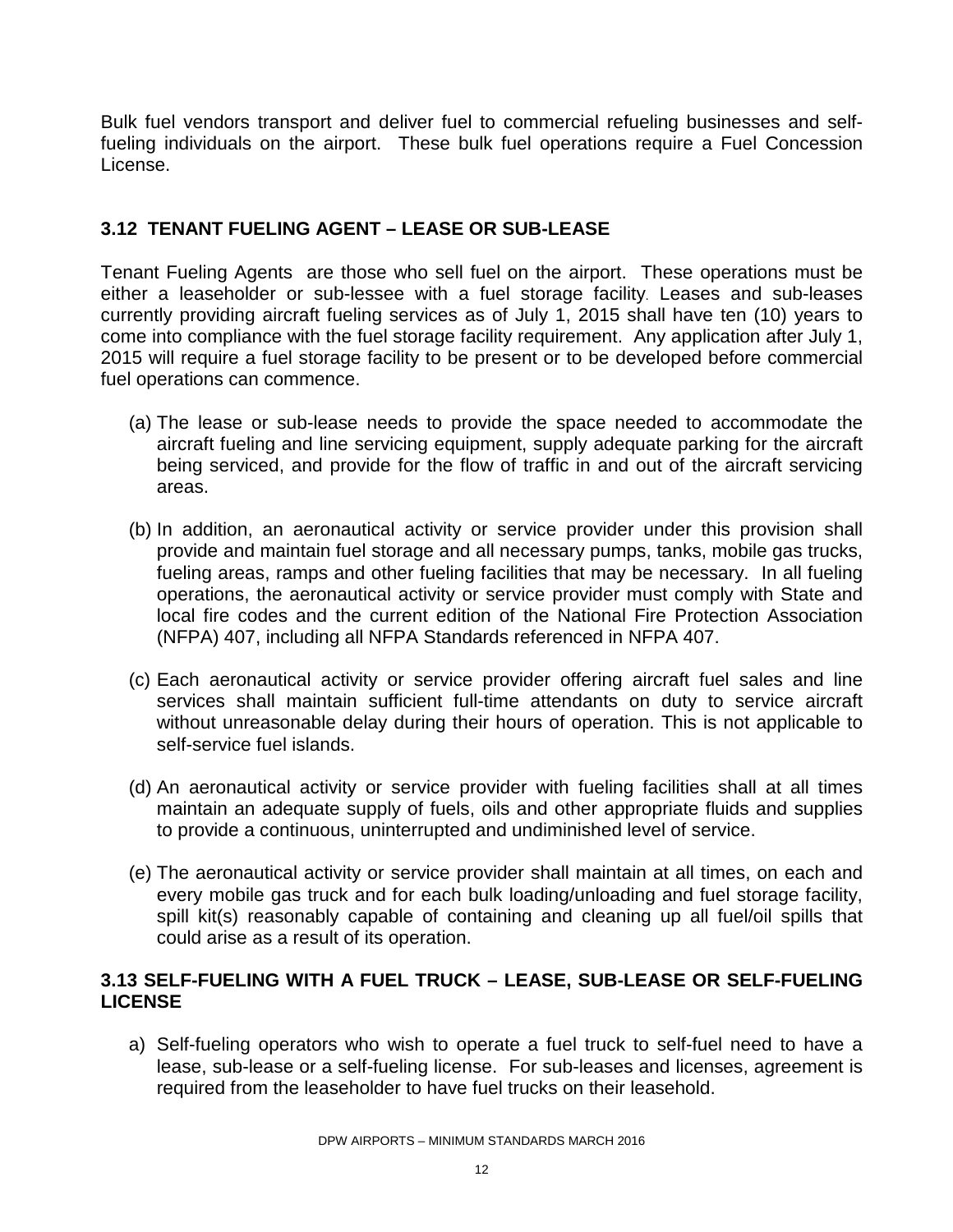- b) Self-fueling operators are subject to the same safety standards as Bulk Fuel Vendors and Tenant Fueling Agents.
- c) Self-fueling operators shall be subject to the Fuel Flowage Fee for any fuel they dispense into their aircraft on a County airport.

# **3.14 FUEL FLOWAGE FEES**

- (a) For Commercial Refueling Operators, all fuel and lubricants must be purchased from a bulk fuel provider holding a valid Fuel Concession License issued by County Airports. All fuel flowage fees must be paid in accordance with County of San Diego Schedule of Rates and Charges and Use Control Policy. For self-fueling operators, if their fuel is sourced off-airport, they are responsible for paying the fuel flowage fees for all fuel dispensed while on a County Airport.
- (b) All fuel servicing providers, including self-fueling operators, shall keep a current, complete and accurate record of all fuel, oil and other products sold and shall, at the request of the Director of Airports, make available all records of such sales for at least two (2) years after the sale of such products. Failure of an aeronautical activity or service provider to keep an accurate record of all sales shall be reason to revoke the aeronautical activity or service provider's license and/or authority to do business at the Airport.

# **3.15 AIRCRAFT MAINTENANCE SERVICES AND SALE OF PARTS AND ACCESSORIES**

An aeronautical activity or service provider that engages in a maintenance service business and sells parts and accessories at the airport shall lease from County an area of airport land sufficient in size to provide the office space, a hangar and an area of ramp to tie down or house all aircraft in for repair or maintenance. Hangars must meet all applicable safety standards, including but not limited to, current fire code.

If the aeronautical activity or service includes aircraft refinishing and painting, it shall:

- (a) Comply with and abide by all Laws of any local, regional, State or federal governmental agencies having jurisdiction over aircraft painting and stripping operations.
- (b) Comply with the current standards of the Air Pollution Control District (APCD) and National Fire Protection Association (NFPA) on paint spraying and spray booths with regard to the arrangement, construction and protection of spray booths and the storing and handling of materials used in connection with aircraft refinishing and painting to prevent these and other contaminants from flowing into storm drains, rivers, lakes, streams or being placed in any sewer system.
- (c) Perform all aircraft painting and stripping operations inside a properly equipped hangar or building.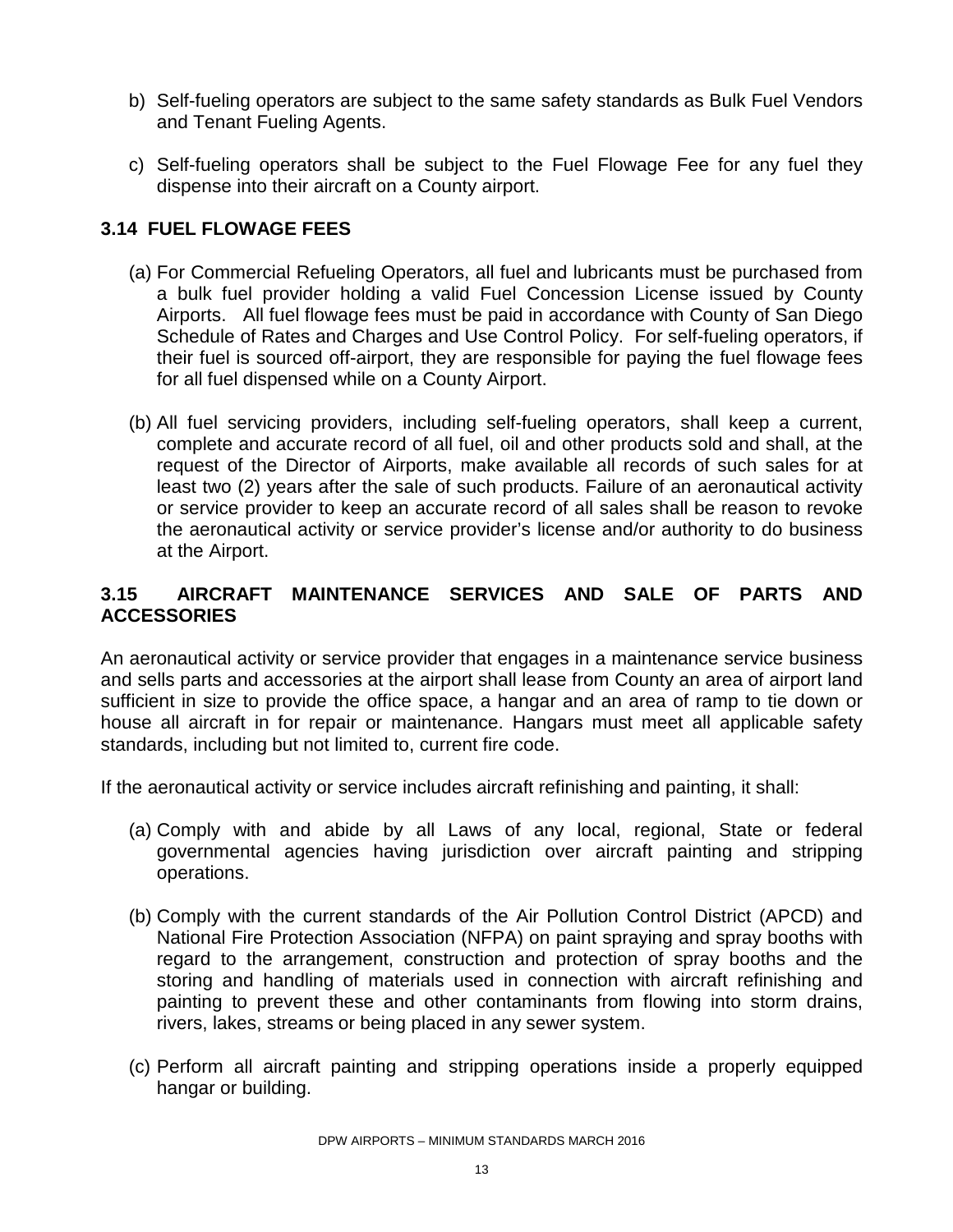(d) Properly treat and dispose of all hazardous material in compliance with all applicable Laws and in accordance with the Airport Storm Water Pollution and Prevention Plan (SWPPP) or such supplemental or replacement plan as may from time to time be adopted to comply with current Laws restricting the discharge of non-stormwater or pollutants into the air, water or ground at the Airport.

## **3.16 MOBILE MECHANICS**

All mobile mechanics shall have a (license/permit) from County Airports prior to conducting any activities on any of the County's Airports. Such a (license/permit) must be maintained throughout the time the mobile mechanic wishes to conduct business on any County Airport.

## **3.17 DETAILERS (MOBILE AND FIXED)**

All mobile and based detailers shall have a (license/permit) from County Airports prior to conducting any activities on any of the County's Airports. Such a (license/permit) must be maintained throughout the time the mobile or based detailer wishes to conduct business on any County Airport.

## **3.18 AIRCRAFT RENTAL**

An aeronautical activity or service provider that engages in an aircraft rental business at County Airports shall lease from the County, or provide under terms agreeable to County Airports, an area of airport land sufficient in size to provide the space needed for aircraft storage, vehicle parking and tie-down of all of its aircraft.

#### **3.19 AIRCRAFT STORAGE, INSIDE HANGAR**

An aeronautical activity or service provider that engages in the aeronautical activity or service of storing airplanes inside a hangar or under a shade hangar at the Airport shall lease from the County an area of airport land sufficient in size for the construction of an aircraft storage building(s) with proper access ramps and other accessories. In addition, storage buildings must be constructed according to locations stipulated in the approved Airport Layout Plan, plans and specifications previously submitted and approved in writing by the Director of Airports, and according to all applicable Laws.

The aeronautical activity or service provider shall post in conspicuous place(s) on the building(s), in a location and manner acceptable to the Director of Airports, the address of the site, hangar number and name, and the address and telephone number of the person in charge of such aeronautical activity or service.

#### **3.20 CREW/JOB-RELATED QUARTERS**

With the prior written consent of the Director of Airports, airport property may be used for limited residential purposes such as crew or job-related quarters when the use is consistent with FAA regulations and guidance regarding the residential use of airport property. In circumstances where limited residential uses might compromise the safety, security, or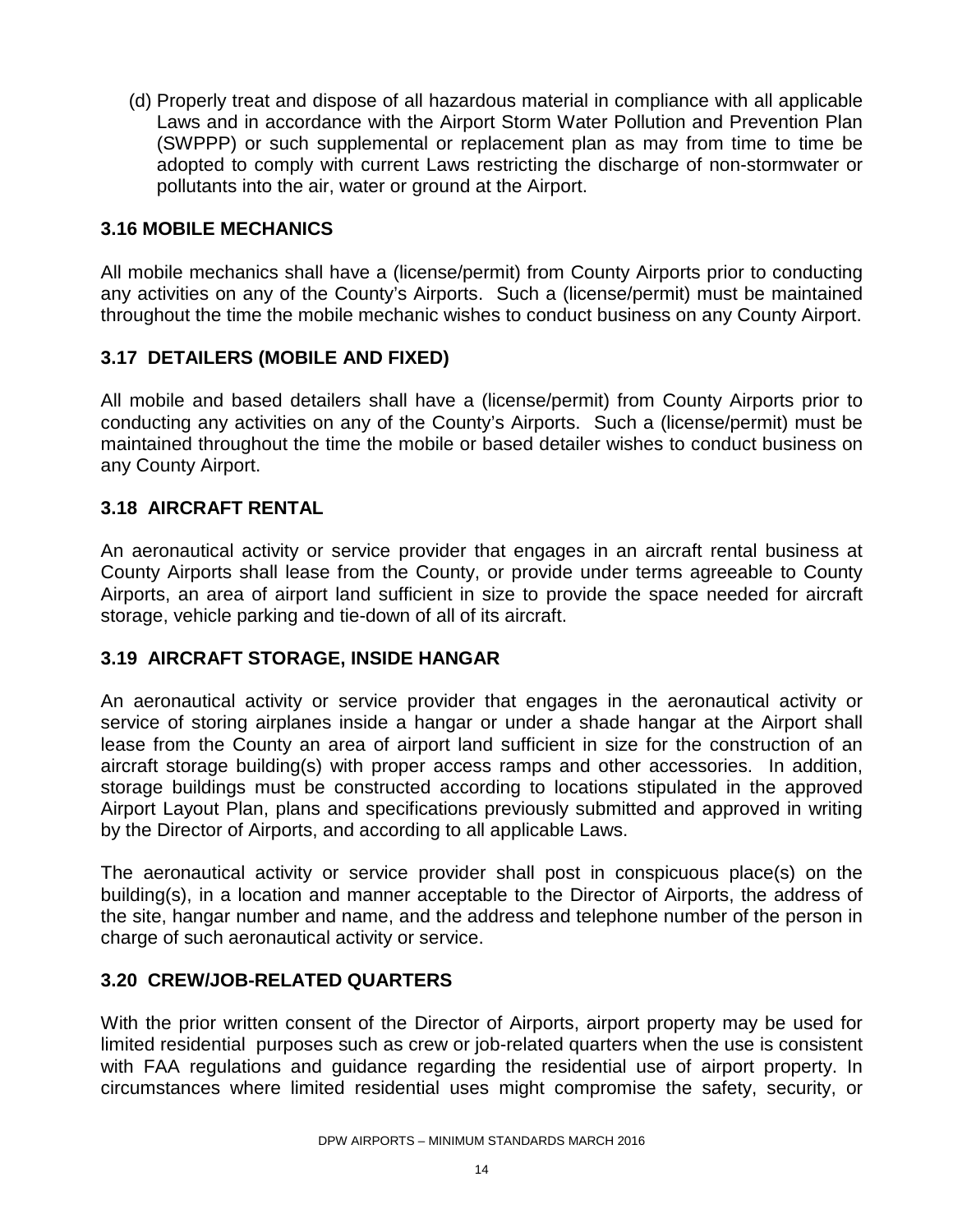efficient operation of an airport, County Airports may seek an FAA determination that the use is impermissible even if generally allowed by FAA regulations and guidance.

# **3.21 FLIGHT TRAINING PROVIDERS AND OR GROUND SCHOOLS**

Flight Training Providers must have a current and valid FAA Part 61 or Part 141 certificate, or such other certificate or approval as may be required from time to time, at the time of their application and must maintain that certificate throughout the time they conduct the operation.

Flight Training Providers who wish to train foreign nationals through the federal Students and Exchange Visitor Program (SEVP) must be fully accredited with the Department of Homeland Security (DHS) and the Transportation Security Administration (TSA) before they conduct any such trading with a foreign national, and must maintain that accreditation throughout the time they conduct such training.

Flight Training Providers who wish to train resident alien (Green Card holder) students must be accredited with TSA and maintain that accreditation throughout the time they conduct such training.

An aeronautical activity or service provider subject to this provision shall at all times have adequate facilities, including making adequate provision for a flight planning area, aircraft storage, vehicle parking, and tie-down, servicing and repairing all of its aircraft.

Flight Training Providers that train foreign nationals must provide the annual certification required by SDCC § 85.419.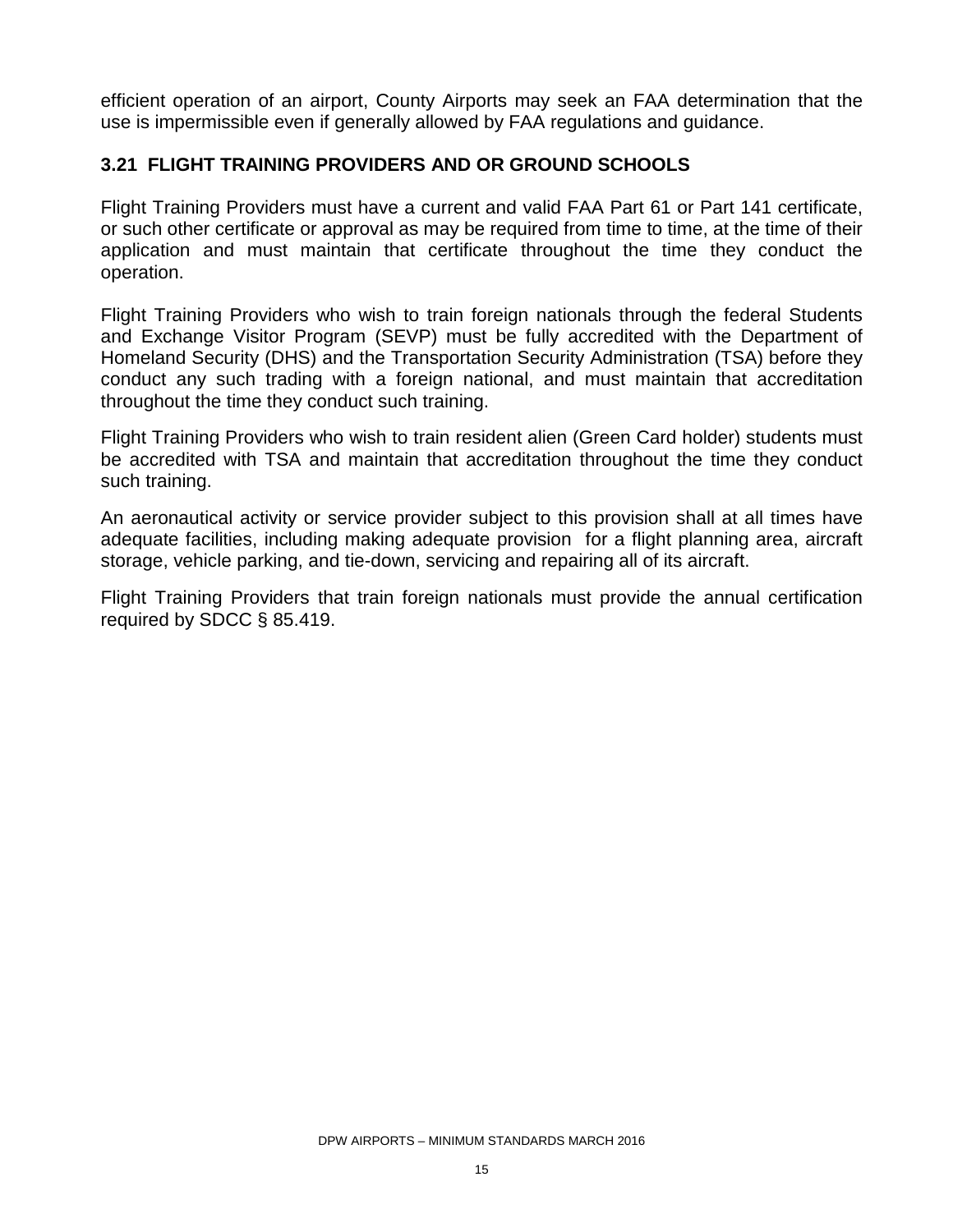# **DEFINITIONS AND ABREVIATIONS**

**ADA –** American's with Disabilities Act

**Advisory Circulars (AC)** –Federal Aviation Administration Advisory Circulars ACs for the aviation industry.

**Aeronautical Activity or Service** – Any activity that involves, makes possible, or is required for the operation of aircraft or that contributes to or is required for such operations.

**Aircraft** –any and all conveyances, now or hereafter used for flight in airspace.

**Aircraft Maintenance** – Mechanical maintenance, inspection, rebuilding, alteration, or performance of preventative maintenance on an aircraft, air frame, aircraft engine, propeller, appliance, or component part by a person currently certified to perform such activity, by the Federal Aviation Administration (FAA), as provided in Title 14, Code of Federal Regulations, Parts 43 and 65. "Aircraft maintenance" does not include aircraft wash and wax operations.

**Airport** – An area of land which is used, or intended to be used, for aircraft takeoff and landing. It includes any appurtenant areas used, or intended to be used, for airport buildings or other airport facilities or rights-of-way, together with all airport buildings and facilities located thereon. It also includes any heliport.

**APCD –** Air Pollution Control District

**Board of Supervisors (Board)** –the County of San Diego elected officials as defined by the term "Board of Supervisors."

**Bulk Fuel Vendors** – Businesses that transport and deliver fuel and lubricant supplies to businesses on the airport. Bulk fuel vendors do not dispense fuel or lubricants into aircraft at County Airports. Bulk fuel vendors are required to have a Fuel Concession License.

**City** –the City to which that airport is annexed as defined above under Airport.

**Codes** – the codes/rules as referenced below:

- NFPA 407 Standard for Aircraft Fueling Servicing
- Aeronautics Law State Aeronautics Act Public Utilities Code
- California Fire Code Part IV Special Occupancy Uses Article 24 Airports, Heliports, and Helistops
- EPA
- California Vehicle Code Section 211113, 22511.8, 22651, and 22652

DPW AIRPORTS – MINIMUM STANDARDS MARCH 2016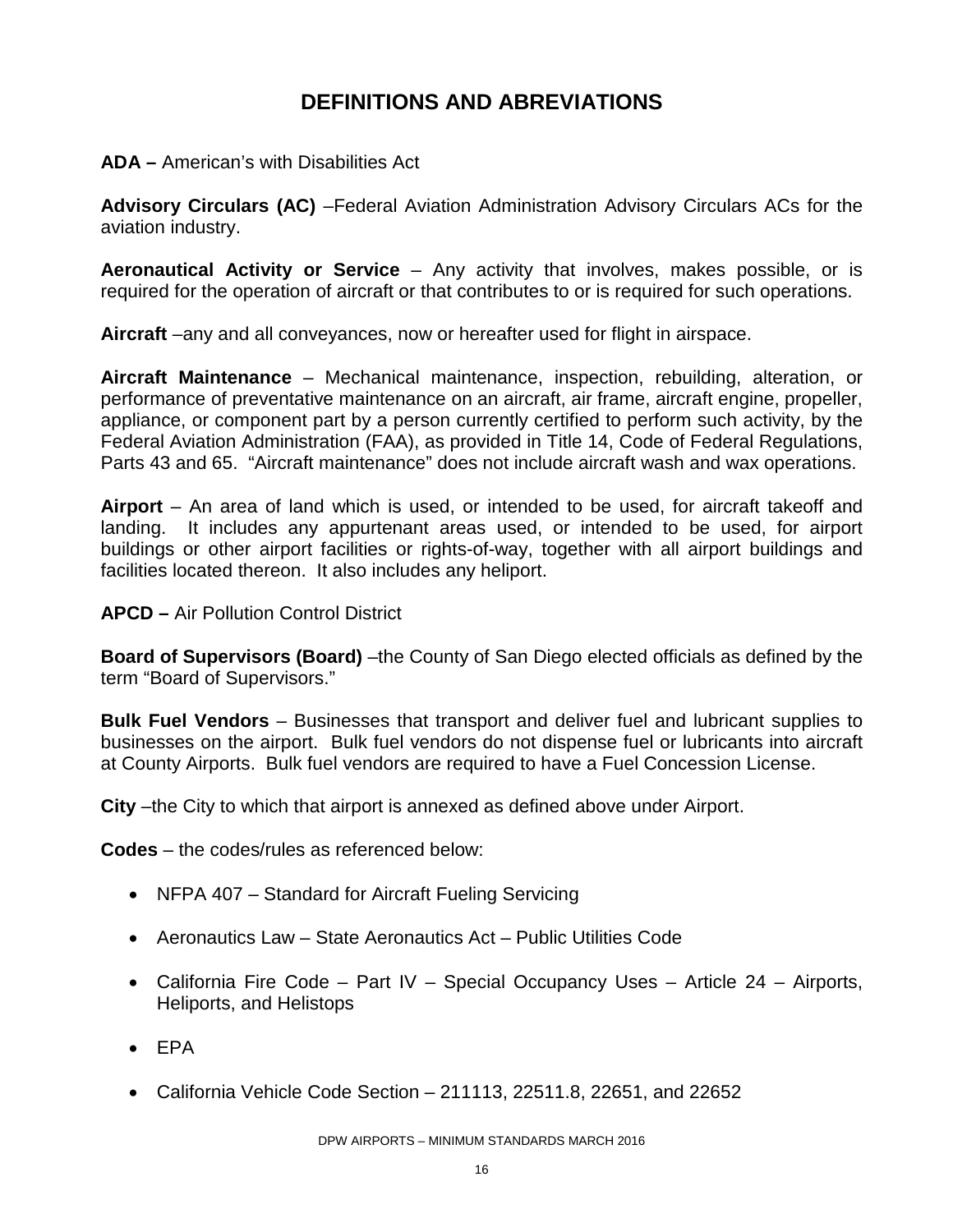- San Diego County Administrative Code
- San Diego County Board of Supervisors' Policies
- San Diego County Code of Regulatory Ordinances Title 7, Division 3, Sec 73.101 73.107
- San Diego County Code Chapter 4 Titled Airport Rules and Regulations Sections 85.401 - 85.461
- San Diego County Health and Safety Codes
- County of San Diego Air Pollution Control District Regulations
- Federal Aviation Administration FAA Advisory Circulars, Orders, Rules
- Federal Airport and Airway Act of 1970
- Federal Airport Noise and Capacity Act of 1990
- Federal Aviation Safety and Noise Abatement Act of 1979
- Federal Clean Water Act
- Federal Americans with Disabilities Act
- State of California Health and Safety Code
- State of California Penal Code
- State of California Vehicle Code
- State of California Code of Regulations Title 21, Sections 3525 through 3560
- State of California Public Utilities Code Sections 21001 et seq. relating to the Aeronautics Act
- Transportation Security Administration (TSA) Regulations
- San Diego County Airports:
- County Airports Storm Water Pollution Prevention Plan (SWPPP)
- County Airports Storm Water Best Management Practices (BMPs)
- County Airports Development Standards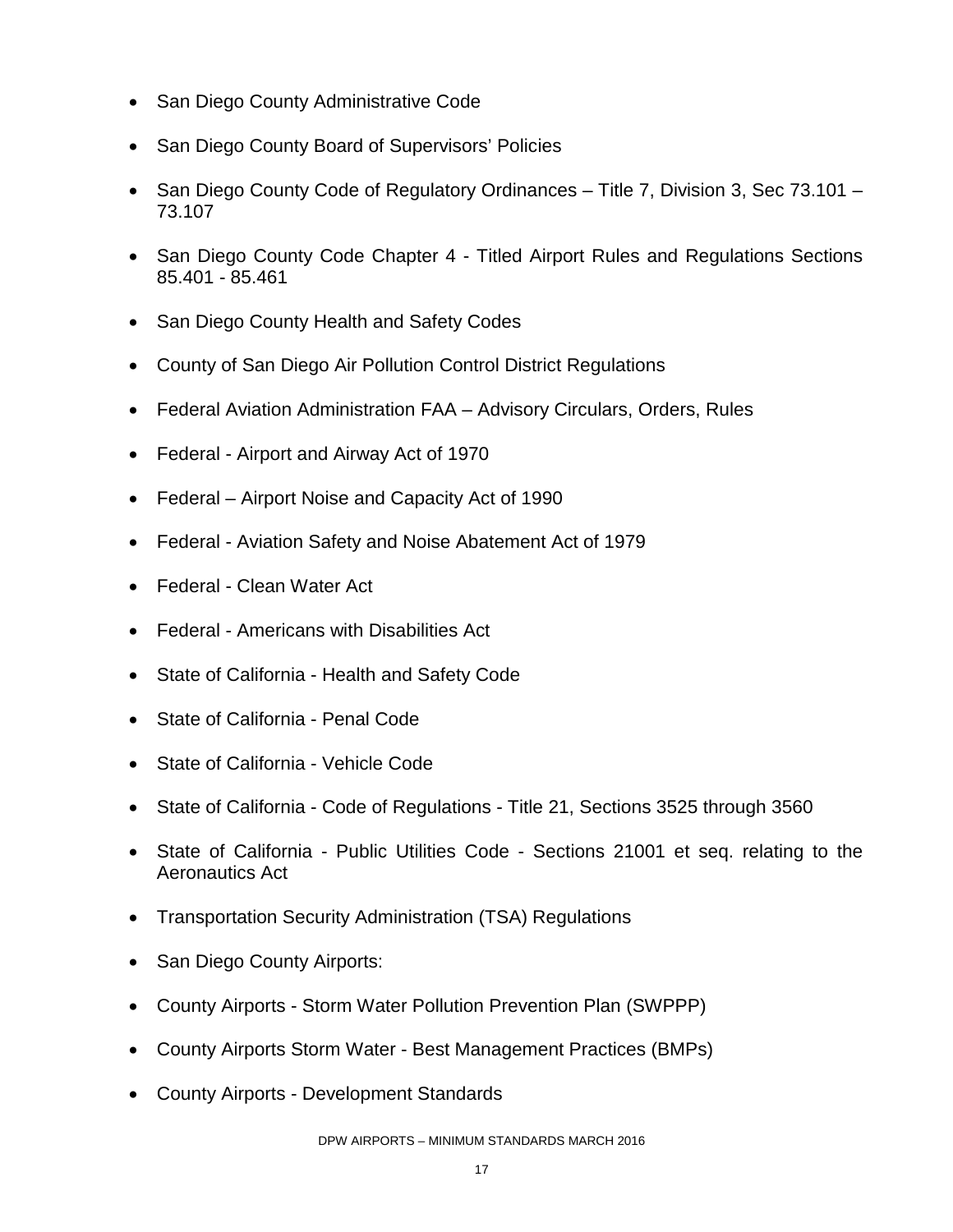- County Airports Performance Standards
- County Airports Minimum Standards
- County Airports Rules and Regulations
- Schedule of Rates and Charges and Use Control Policy for San Diego County **Airports**

**County** (SDCC §85.402) – the unincorporated areas in the County of San Diego, in the State of California.

**County Airport** (SDCC §85.402) – means an Airport operated by the County of San Diego with specific identification names as defined under their individual State of California Airport

Permits as follows:

- Agua Caliente Springs Airstrip (L54) the County Airport, in an unincorporated area of the County of San Diego, in the State of California.
- Borrego Valley Airport (L08) the County Airport, in an unincorporated area of the County of San Diego, in the State of California.
- Fallbrook Community Airpark (L18) the County Airport, in an unincorporated area of the County of San Diego, in the State of California.
- Gillespie Field (SEE) the County Airport, annexed in the City of El Cajon, in the State of California.
- Jacumba Airport (L78) the County Airport, in an unincorporated area of the County of San Diego, in the State of California.
- McClellan-Palomar Airport (CRQ) the County Airport, annexed in the City of Carlsbad, in the State of California.
- Ocotillo Airport (L90) the County Airport, in an unincorporated area of the County of San Diego, in the State of California.
- Ramona Airport (RNM) the County Airport, in an unincorporated area of the County of San Diego, in the State of California.

**Commercial Refueling Operators –** Commercial refueling operators are those who sell fuel on the airport. These operations must be either a leaseholder or sub-lessee with a fuel storage facility.

**DHS** – Federal – Department of Homeland Security. This Department includes Transportation Security Administration (TSA) and Immigration and Customs Enforcement (ICE) among others.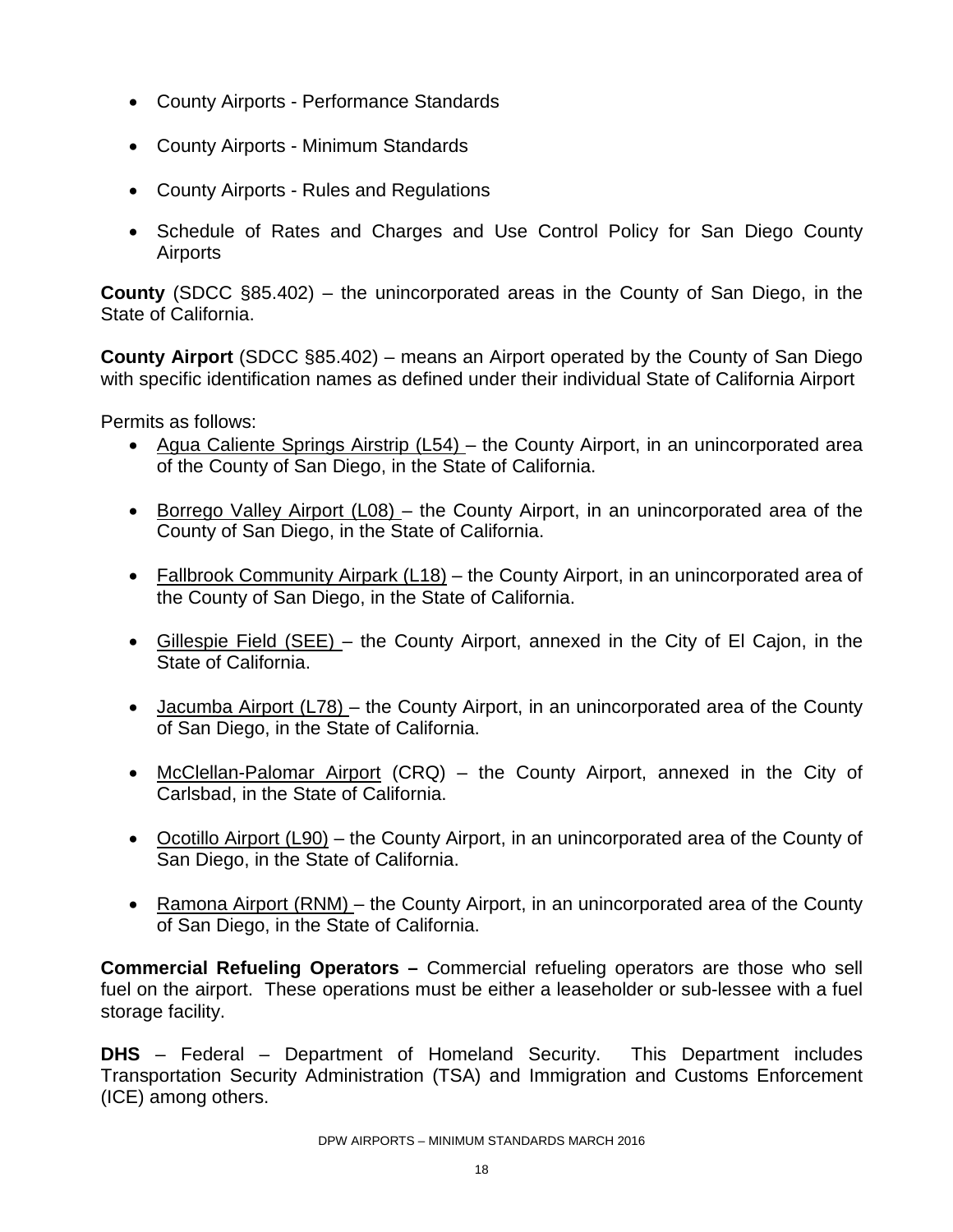**Director of Airports** – Means the Land Use and Environment Group (LUEG) Program Manager responsible for overseeing County Airports.

**FAA** – Federal Aviation Administration.

**FAR –** Federal Aviation Regulation.

**Flight Training Provider** –any person or business providing flight instruction for compensation at a County Airport.

**Fuel Concession License** – License for Bulk Fuel Vendors to enable them to supply airport businesses with bulk fuel from off airport.

**Fuel Storage Facility** – A fixed facility consisting of underground or above ground fuel storage tanks and their associated piping and dispensing equipment, designed and built to the standards of the California Fire Code and NFPA 407.

**Laws –** federal, State and local laws, ordinances, regulations, grant agreements, policies adopted by the Board of Supervisors, and policies of State or federal agencies with oversight responsibilities, including, without limitation, the Codes enumerated above. Laws also mean any regulatory agency or court orders, permits, judgments or decrees applicable at a County Airport.

**Lease** –a portion of an Airport that is leased to an individual or entity through an Aviation/Industrial Lease.

**Minimum Standards** – The qualifications or criteria that are established as the minimum requirement(s) that must be met by businesses engaged in on-airport aeronautical activities for the right to conduct those activities.

**Mobile Mechanics** – Those FAA-licensed aircraft mechanics that perform aircraft maintenance activities at any County Airport where they do not lease or sublease space.

**NFPA –** National Fire Protection Association.

**Person** (SDCC §85.402) – any individual, estate, firm, association, political body, business, organization, group, partnership, business trust, company, corporation, or other legal entity including any member trustee, agent, employee, officer, receiver, assignee, or other representative of any of these.

**Sublease** – means a portion of an Airport that is subleased to an individual person or entity by a holder of a Lease for a portion of that Lease parcel with approval of the Director of Airports.

**TSA** – Federal – Transportation Security Administration.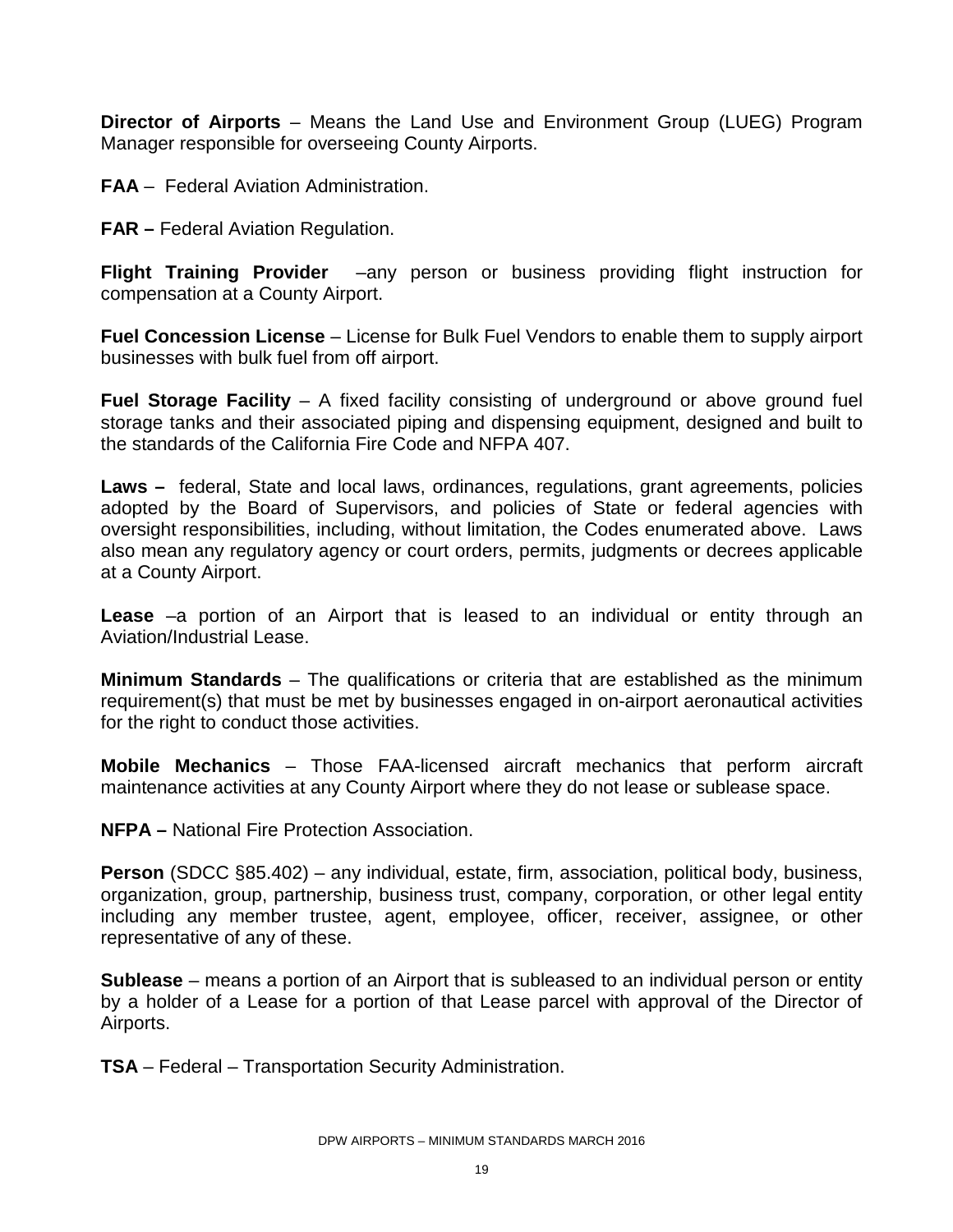**Vehicle** – means auto, truck, fuel truck, golf cart, motorcycle, moped, or any motorized equipment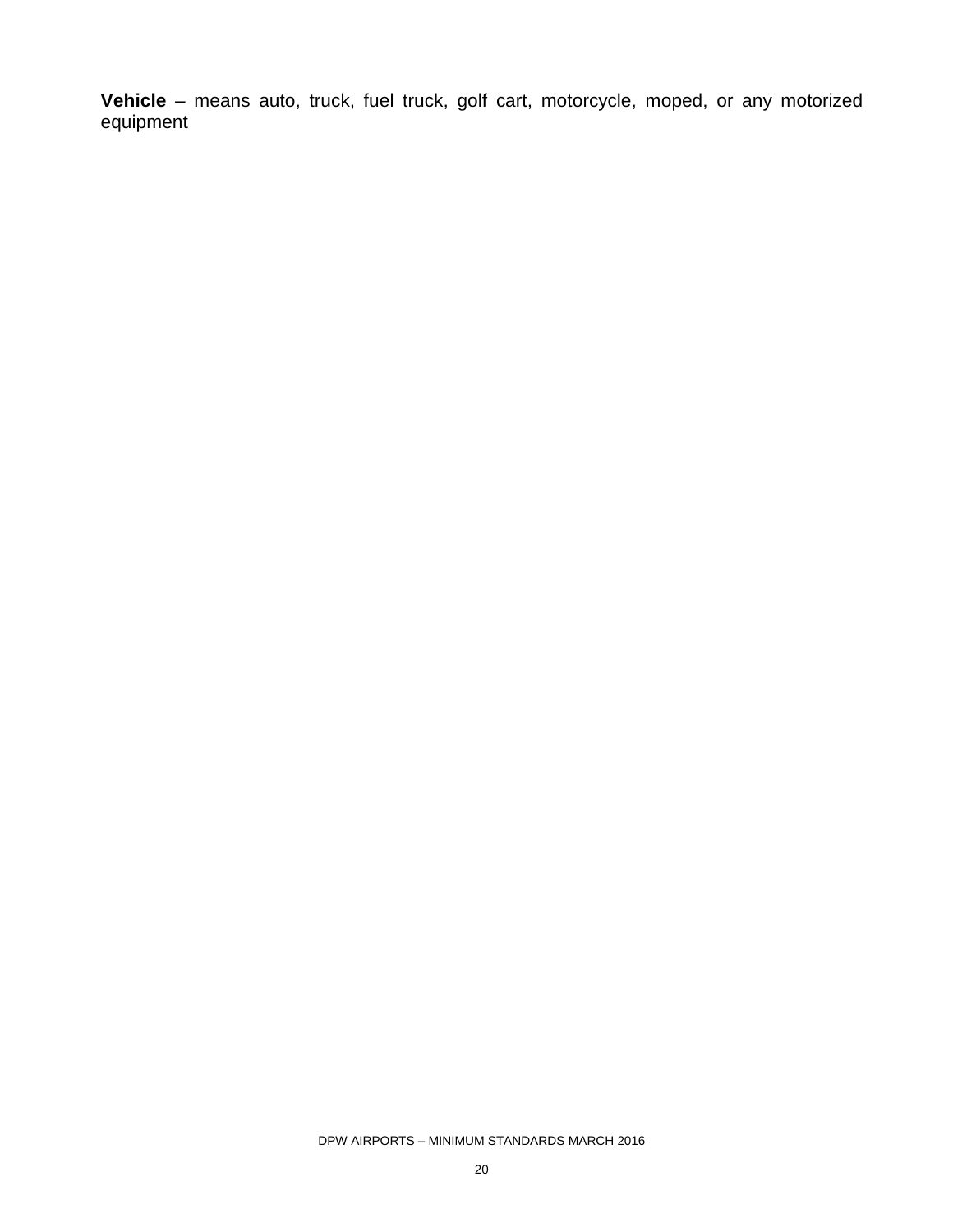# **INDEX**

| Aeronautical Activity or Service: 3, 4, 5, 6, 7, 8, 9, 10, 11, 12, 13                                         |  |  |
|---------------------------------------------------------------------------------------------------------------|--|--|
|                                                                                                               |  |  |
|                                                                                                               |  |  |
|                                                                                                               |  |  |
|                                                                                                               |  |  |
|                                                                                                               |  |  |
|                                                                                                               |  |  |
| NFPA 407 - Standard for Aircraft Fueling Servicing:                                                           |  |  |
| Aeronautics Law - State Aeronautics Act - Public Utilities Code:                                              |  |  |
| California Fire Code - Part IV - Special Occupancy Uses - Article 24 - Airports,<br>Heliports, and Helistops: |  |  |
| United States Environmental Protection Agency Codes and Regulations<br>$\bullet$                              |  |  |
| California Vehicle Code Section – 211113, 22511.8, 22651, and 22652                                           |  |  |
| San Diego County Administrative Code                                                                          |  |  |
| San Diego County Board of Supervisors' Policies                                                               |  |  |
| San Diego County Code of Regulatory Ordinances - Title 7, Division 3, Sec 73.101 -<br>73.107                  |  |  |
| San Diego County Code Chapter 4 - Titled Airport Rules and Regulations Sections<br>85.401 - 85.461            |  |  |
| San Diego County Health and Safety Codes                                                                      |  |  |
| County of San Diego Air Pollution Control District Regulations<br>$\bullet$                                   |  |  |
| Federal Aviation Administration (FAA) - Advisory Circulars, Orders, Rules                                     |  |  |
| Federal - Airport and Airway Act of 1970                                                                      |  |  |
|                                                                                                               |  |  |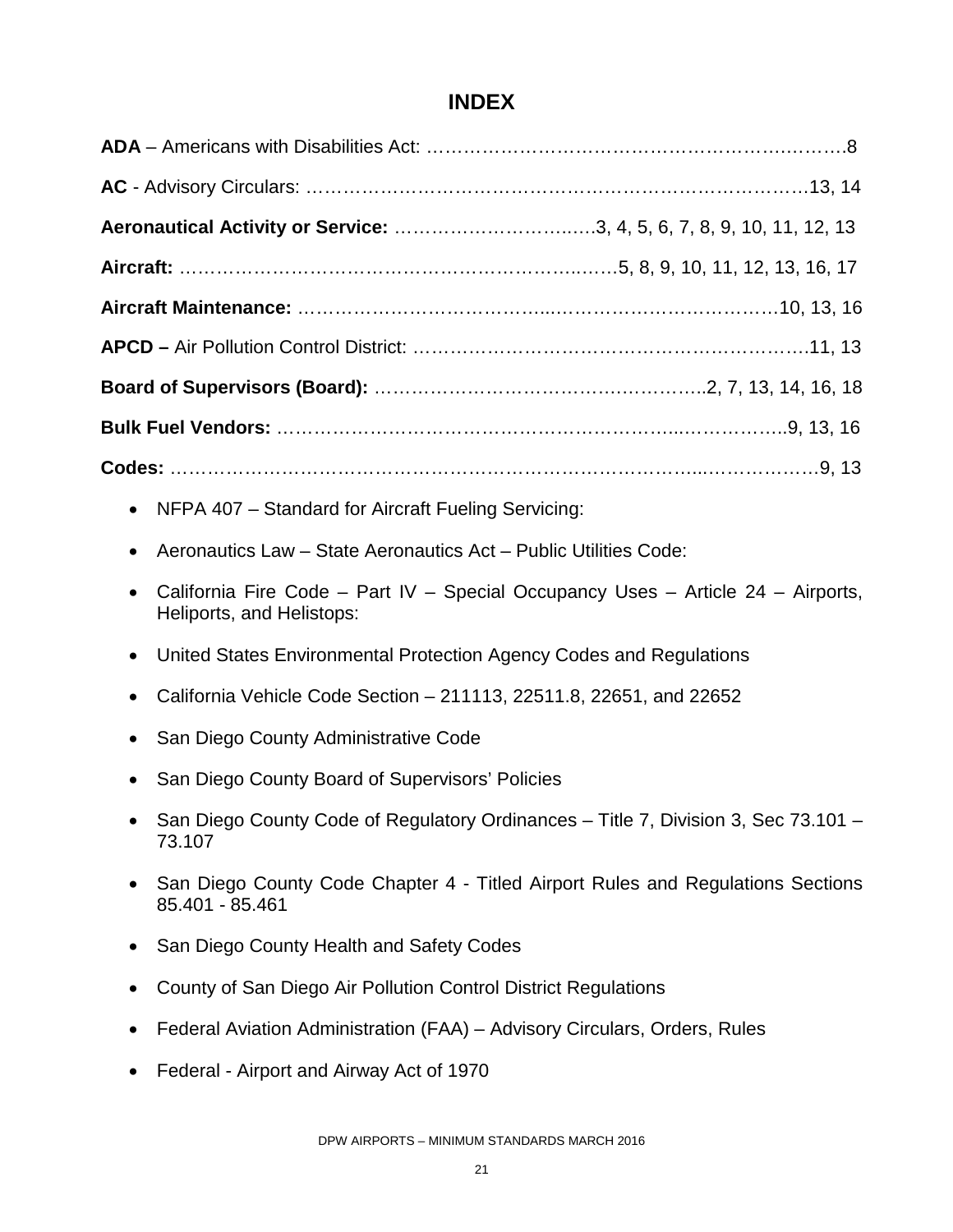- Federal Airport Noise and Capacity Act of 1990
- Federal Aviation Safety and Noise Abatement Act of 1979
- Federal Clean Water Act
- Federal Americans with Disabilities Act
- State of California Health and Safety Code
- State of California Penal Code
- State of California Vehicle Code
- State of California Code of Regulations Title 21, Sections 3525 through 3560
- State of California Public Utilities Code Sections 21001 et seq. relating to the Aeronautics Act
- Transportation Security Administration (TSA) Regulations
- San Diego County Airports:
- County Airports Storm Water Pollution Prevention Plan (SWPPP)
- County Airports Storm Water Best Management Practices (BMPs)
- County Airports Development Standards:
- County Airports Performance Standards:
- County Airports Minimum Standards:
- County Airports Rules and Regulations:
- Schedule of Rates and Charges and Use Control Policy for San Diego County Airports:

**County Airport:**………………………………………………… 3, 4, 5, 6, 7, 8, 9, 10, 11, 12, 13

- Agua Caliente Springs Airstrip (L54):
- Borrego Valley Airport (L08):
- Fallbrook Community Airpark (L18): Gillespie Field (SEE) the County Airport, annexed in the City of El Cajon, in the State of California.
- Jacumba Airport (L78):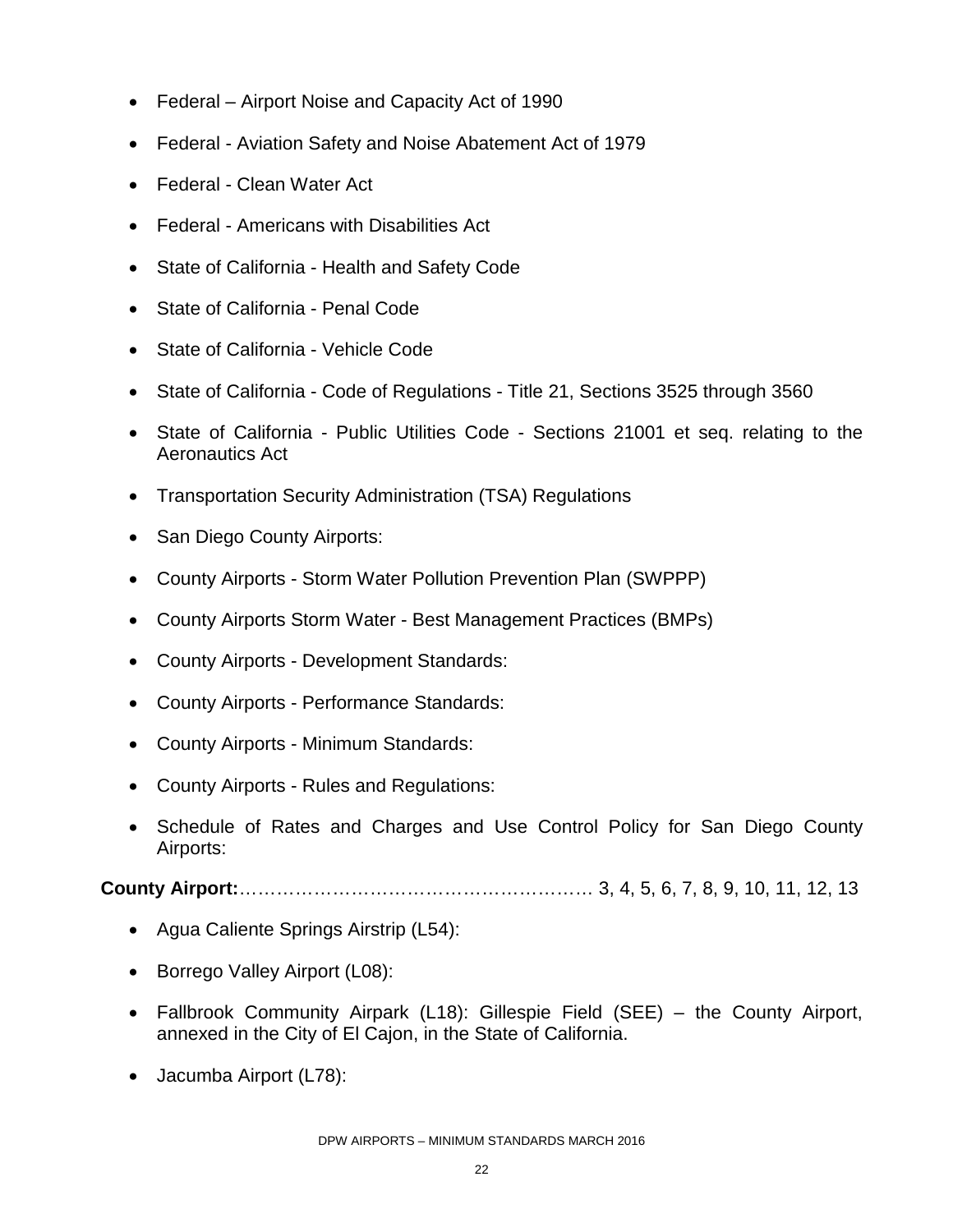- McClellan-Palomar Airport (CRQ):
- Ocotillo Airport (L90):
- Ramona Airport (RNM):

| <b>FAA</b> – Federal Aviation Administration: 3, 5, 6, 7, 8, 9, 12, 13, 14, 16, 19 |  |
|------------------------------------------------------------------------------------|--|
|                                                                                    |  |
|                                                                                    |  |
|                                                                                    |  |
|                                                                                    |  |
|                                                                                    |  |
|                                                                                    |  |
|                                                                                    |  |
|                                                                                    |  |
|                                                                                    |  |
|                                                                                    |  |
|                                                                                    |  |
| TSA - Federal - Transportation Security Administration: 8, 12, 14, 15, 16          |  |
|                                                                                    |  |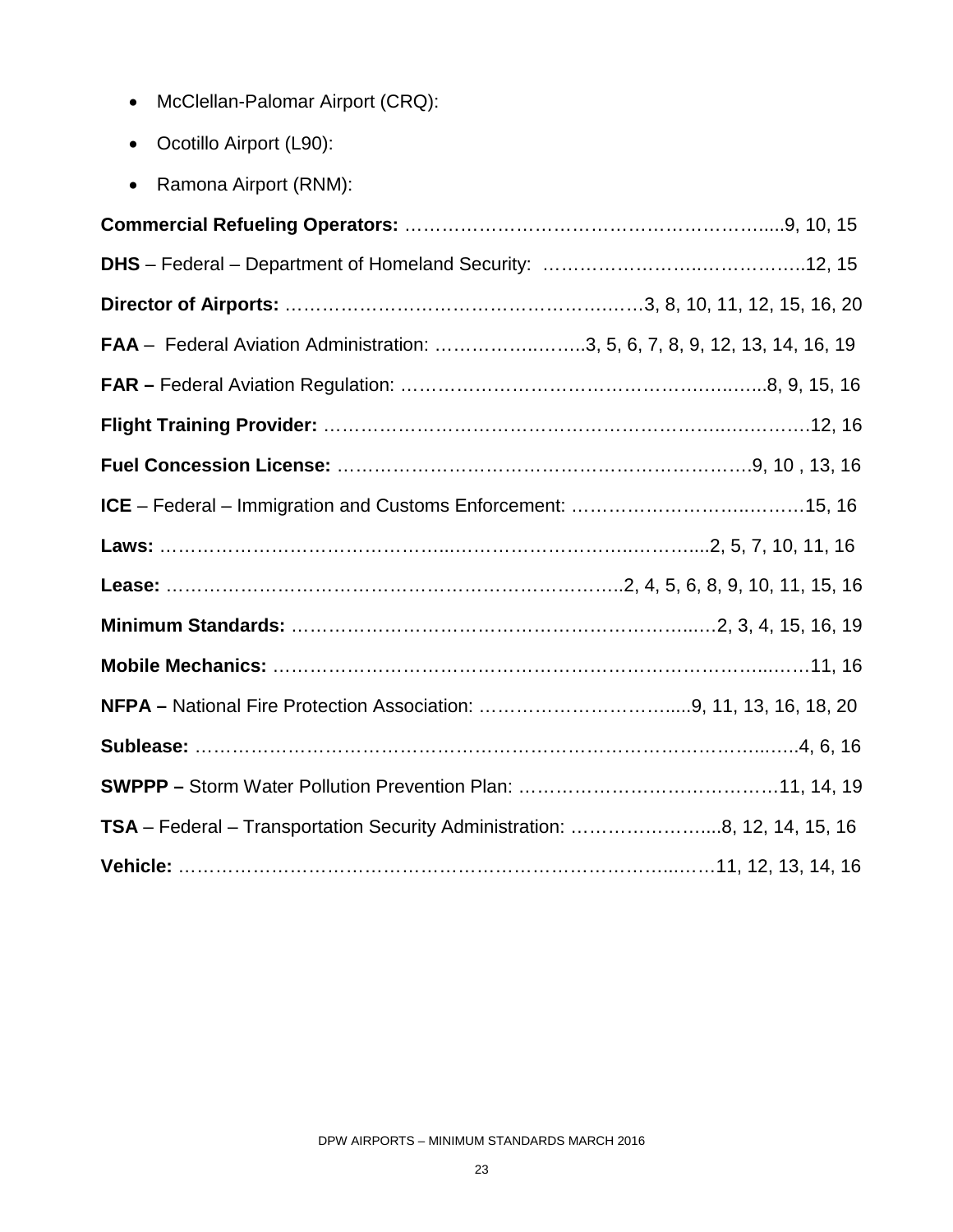#### **REFERENCES**

- a) Federal Aviation Agency Policy Statement, "Exclusive Rights at Airports", as published in the Federal Register (30 FR 13661) October 27, 1965.
- b) Federal Aviation Administration Order 5190.6B, "FAA Airport Compliance Manual " dated September 30, 2009.
- c) Federal Aviation Administration Advisory Circular AC 150/5190-6, "Exclusive Rights at Federally Obligated Airports" dated January 3, 2006.
- d) Federal Aviation Administration Advisory Circular AC 150/5190-7 "Minimum Standards for Commercial Aeronautical Activities" dated August 28, 2006.
- e) NFPA 101 Life Safety Code 1988, Chapter 29, "Storage Occupancies", Section 29-6, Special Provisions for Aircraft Hangars.
- f) NFPA 407 Aircraft Fuel Servicing, 2012 Edition, and all NFPA Standards referenced in NFPA 407.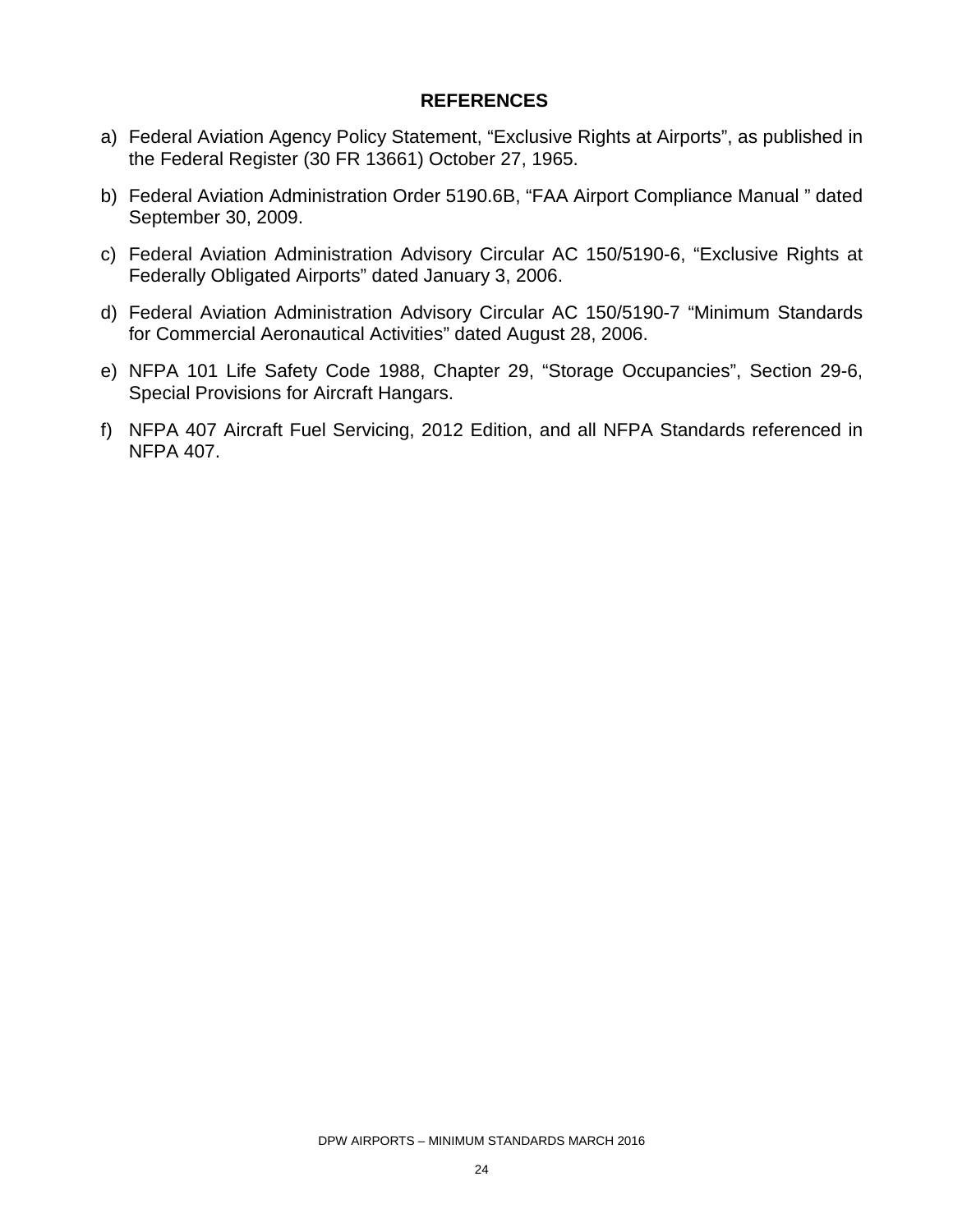# **Appendix A – Codes and Regulations (included, without limitation, in "Laws")**

- California Code of Regulations Title 21, Sections 3525 through 3560
- California Fire Code Part IV Special Occupancy Uses Article 24 Airports, Heliports, and Helistops
- California Health and Safety Code
- California Penal Code
- California Public Utilities Code State Aeronautics Act
- California Vehicle Code Section 211113, 22511.8, 22651, and 22652
- Federal Environmental Protection Agency Codes and Regulations
- Federal Airport and Airway Act of 1970
- Federal Airport Noise and Capacity Act of 1990
- Federal Aviation Administration FAA Advisory Circulars, Orders, Rules
- Federal Aviation Safety and Noise Abatement Act of 1979
- Federal Americans with Disabilities Act
- Federal Clean Water Act
- Federal Transportation Security Administration (TSA) Regulations
- National Fire Protection Association NFPA 407 Standard for Aircraft Fueling **Servicing**
- San Diego County Administrative Code
- San Diego County Airports Storm Water Pollution Prevention Plan (SWPPP)
- San Diego County Airports Storm Water Best Management Practices (BMPs)
- San Diego County Air Pollution Control District Regulations
- San Diego County Airports Development Standards
- San Diego County Airports Minimum Standards
- San Diego County Airports Rules and Regulations
- San Diego County Airports Schedule of Rates and Charges and Use Control Policy